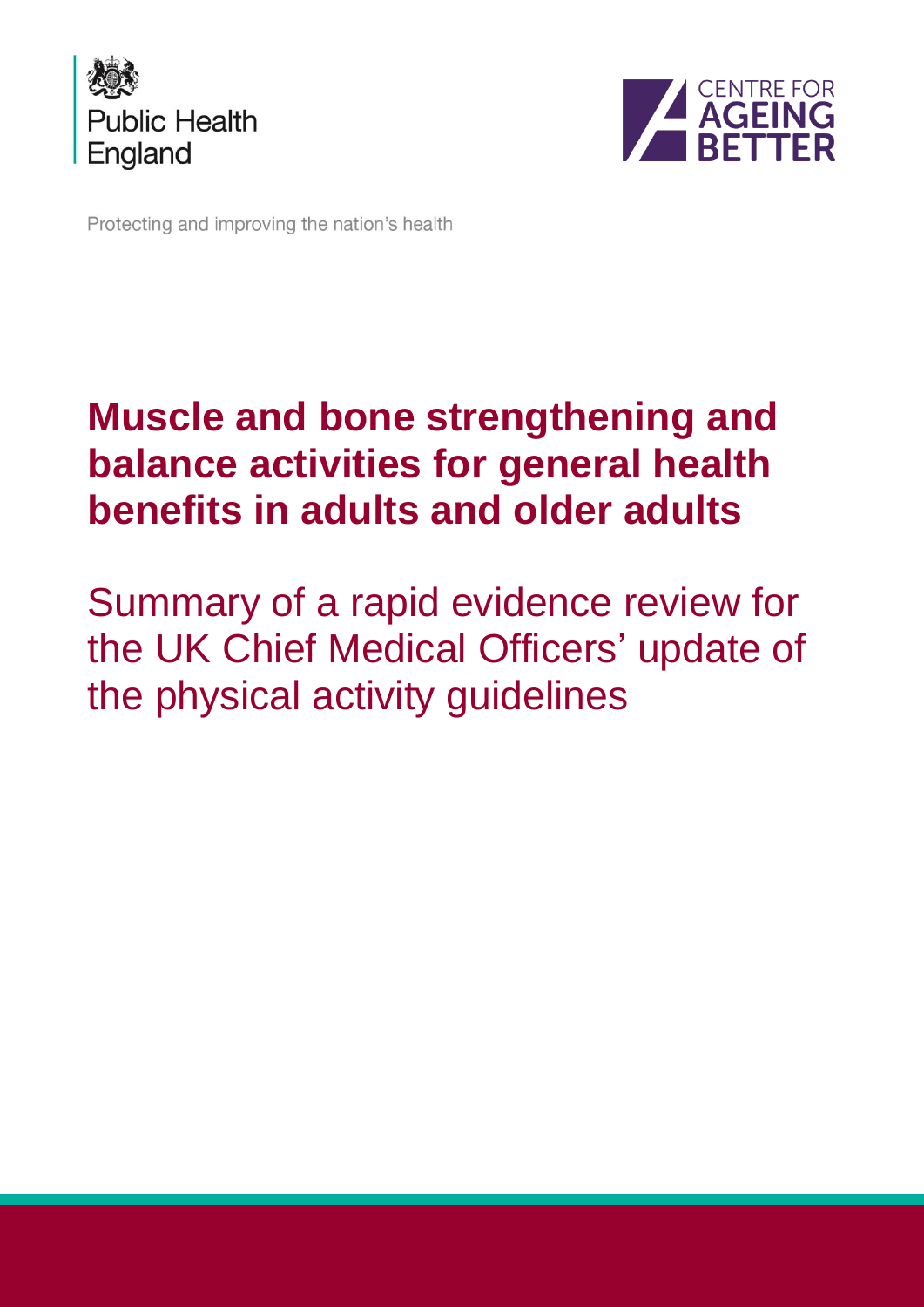# <span id="page-1-0"></span>About Public Health England

Public Health England exists to protect and improve the nation's health and wellbeing, and reduce health inequalities. We do this through world-leading science, knowledge and intelligence, advocacy, partnerships and the delivery of specialist public health services. We are an executive agency of the Department of Health and Social Care, and a distinct delivery organisation with operational autonomy. We provide government, local government, the NHS, Parliament, industry and the public with evidence-based professional, scientific and delivery expertise and support.

Public Health England Wellington House 133-155 Waterloo Road London SE1 8UG Tel: 020 7654 8000 [www.gov.uk/phe](http://www.gov.uk/phe) Twitter: [@PHE\\_uk](https://twitter.com/PHE_uk) Facebook: [www.facebook.com/PublicHealthEngland](http://www.facebook.com/PublicHealthEngland)

Prepared by: Charlie Foster, Miranda Armstrong, Melvyn Hillsdon, Dawn Skelton, Alexandra Mavroeidi, Nick Cavill and Karen Milton

For queries relating to this document, please contact: Mike Brannan [michael.brannan@phe.gov.uk](mailto:michael.brannan@phe.gov.uk) or Nick Clarke [nick.clarke@phe.gov.uk](mailto:nick.clarke@phe.gov.uk)

The rapid evidence review was funded by a grant from the Centre for Ageing Better.



© Crown copyright 2018

You may re-use this information (excluding logos) free of charge in any format or medium, under the terms of the Open Government Licence v3.0. To view this licence, visit [OGL.](https://www.nationalarchives.gov.uk/doc/open-government-licence/version/3/) Where we have identified any third party copyright information you will need to obtain permission from the copyright holders concerned.

Published July 2018 PHE publications **PHE** supports the UN



gateway number: 2017207 Sustainable Development Goals

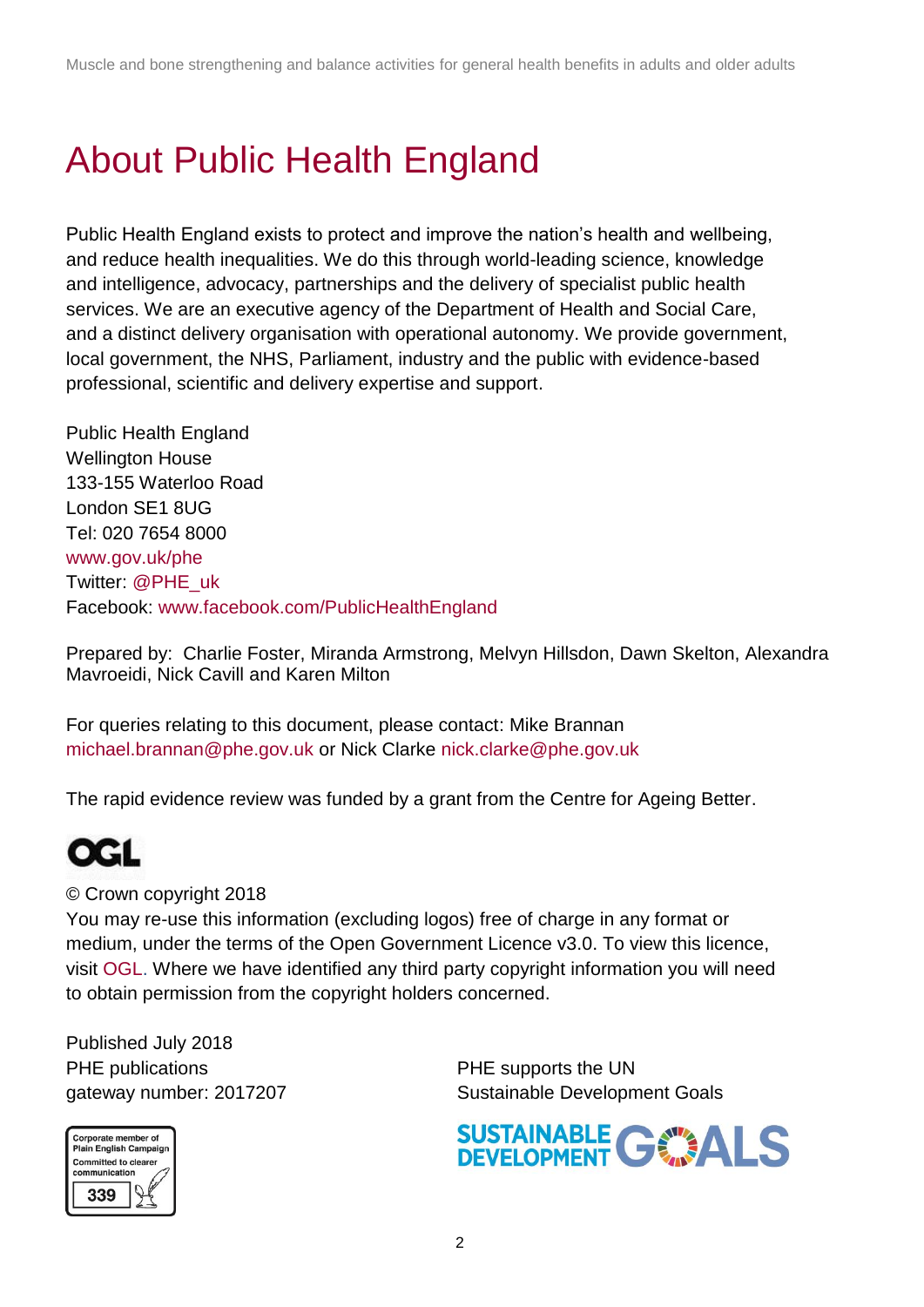Muscle and bone strengthening and balance activities for general health benefits in adults and older adults

# **Contents**

| About Public Health England | $\overline{2}$ |
|-----------------------------|----------------|
| Abbreviations               | $\overline{4}$ |
| <b>Executive summary</b>    | 5              |
| Introduction                | 8              |
| <b>Methods</b>              | 10             |
| Supporting evidence         | 13             |
| Limitations                 | 20             |
| Summary of findings         | 21             |
| Suggestions for action      | 24             |
| Conclusions                 | 26             |
| References                  | 27             |
| Appendix                    | 29             |
|                             |                |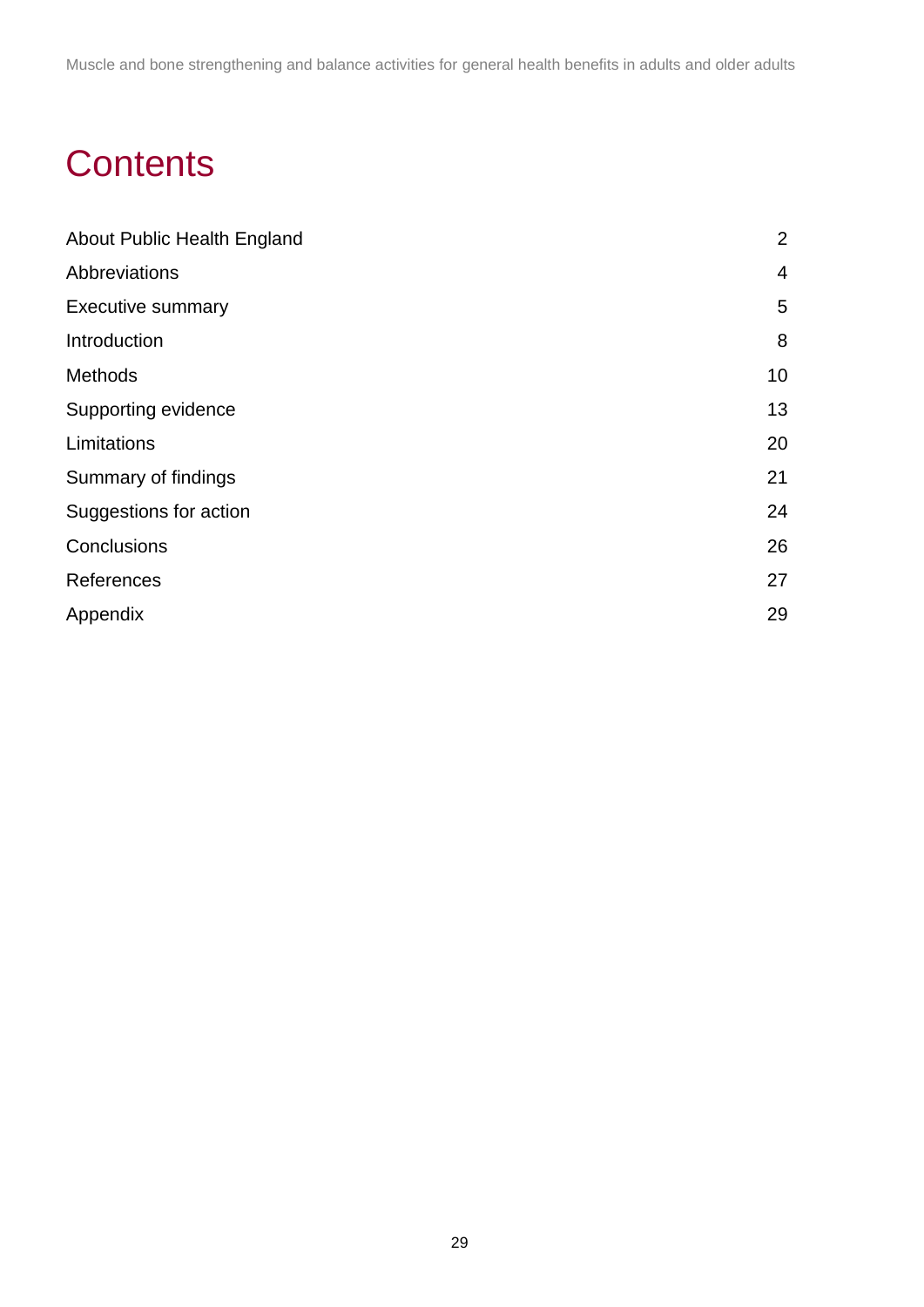# <span id="page-3-0"></span>Abbreviations

| <b>CMO</b>   | <b>Chief Medical Officer</b>                             |
|--------------|----------------------------------------------------------|
| <b>FITT</b>  | Frequency, Intensity, Time and Type of physical activity |
| GoPA         | <b>Global Observatory for Physical Activity</b>          |
| <b>IAG</b>   | <b>Implementation Advisory Group</b>                     |
| <b>KPIs</b>  | Key performance indicators                               |
| <b>MBSBA</b> | Muscle and bone strengthening and balance activities     |
| <b>MeSH</b>  | <b>Medical Subject Headings</b>                          |
| <b>OP</b>    | Osteoporosis                                             |
| <b>PRT</b>   | Progressive resistance training                          |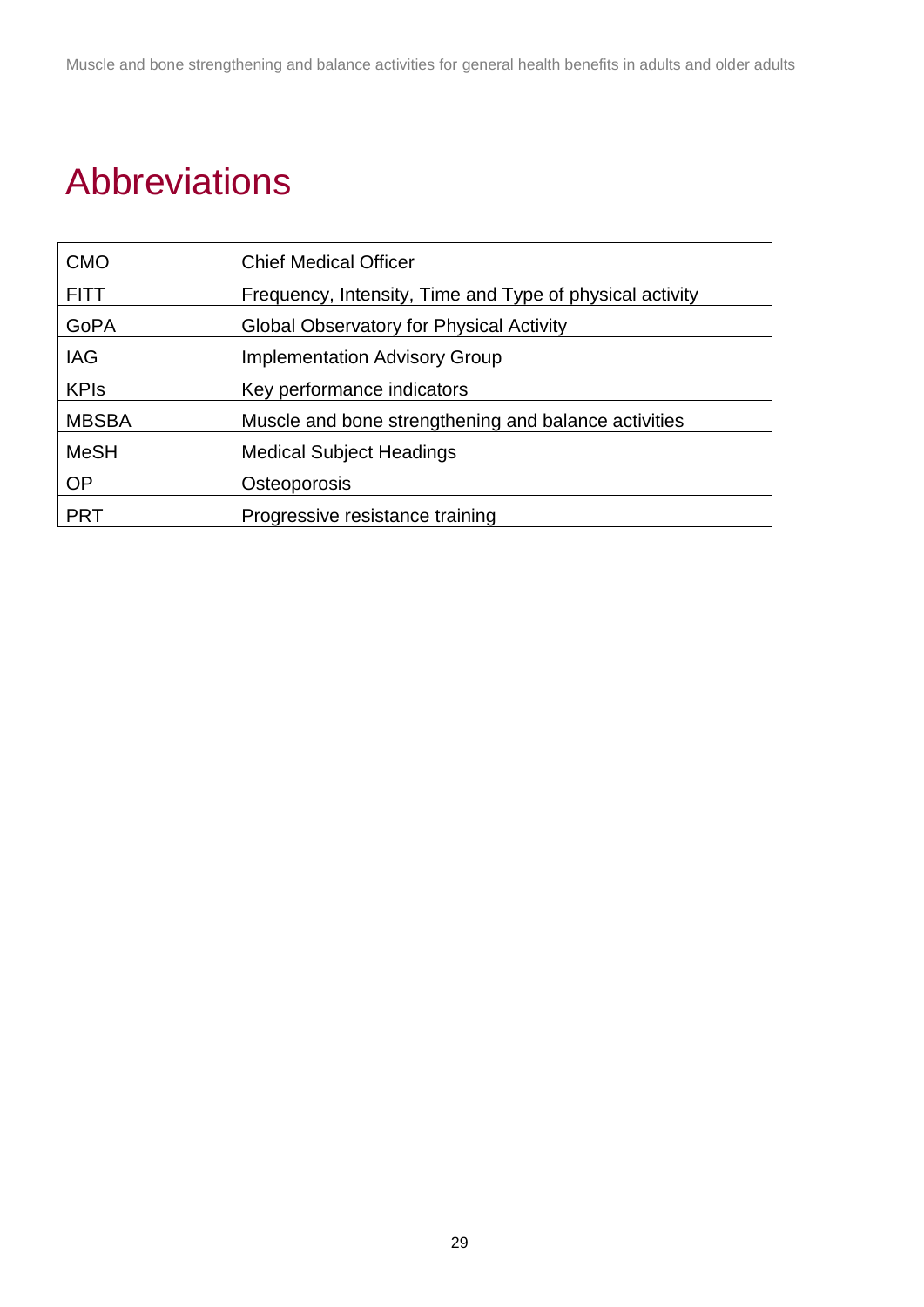# <span id="page-4-0"></span>Executive summary

This report summarises a rapid evidence review of muscle and bone strengthening and balance activities (MBSBA) for general health benefits in adults and older adults by a working group advised by a UK Chief Medical Officers' (CMOs) Expert Committee for muscle strength, bone health and balance. It makes suggestions for actions to implement the findings for the public, practitioners and policy makers.

The UK CMOs' physical activity guidelines for adults and older adults comprise four elements: cardiovascular activity; strengthening activities; activities to improve balance and coordination; and reducing prolonged sedentary (sitting) time.

There is an imbalance in awareness, achievement and monitoring of these three components of the guidance, with MBSBA being considered "the forgotten guidelines". In order to maximise the health potential of increasing physical activity and avoid discrepancy of attention and resources, there is a need for a common consensus on the role of MBSBA within physical activity in terms of the contribution of these activities to health, independent of aerobic activity.

### Findings of the evidence reviews

In reviewing the evidence for health benefits across life stages and for specific health outcomes, evidence was identified that demonstrates the importance of strength and balance activities to improve bone and muscle health and physical capacity at any age, and - in middle and older age - to maintain and improve function and reduce all-cause and cardiovascular mortality.

The reviews highlight increasing evidence on strengthening and balance activities for general health benefits, and suggest that all adults and older adults should "undertake a programme of exercise at least twice per week that includes high intensity resistance training\*, some impact exercise (running, jumping, skipping etc.) and balance training. The specific exercises included and the volume of exercise per session should be tailored to individual fitness and physical function."

\*High intensity resistance training involves the major muscle groups, with each exercise performed with the maximum weight that can be lifted 8-12 times without losing good technique or to the point of involuntary fatigue.

The evidence highlighted the variable impacts of different types of sport, physical activity or exercise.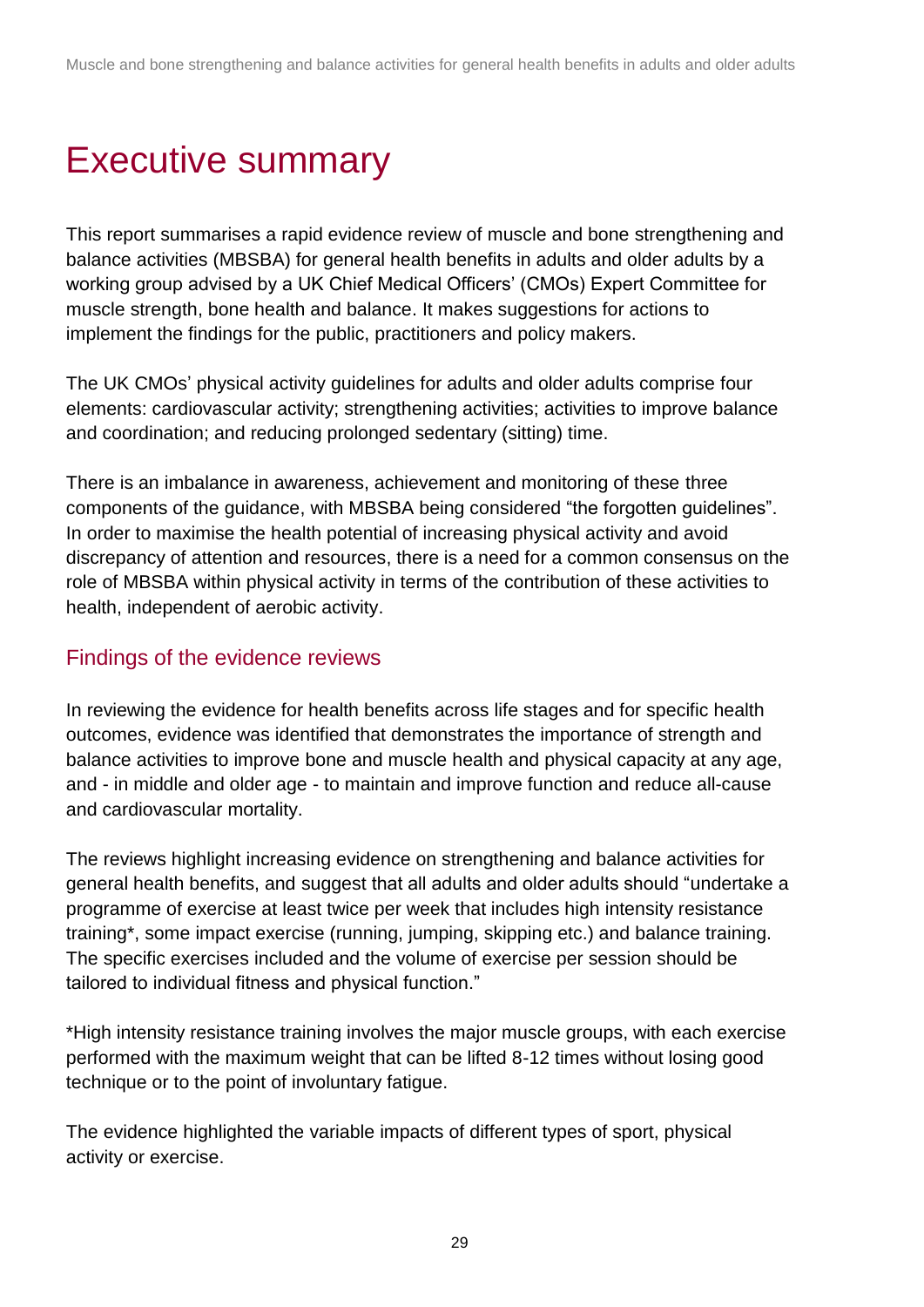Although most evidence identified was for adults aged 60 years or older, consideration was made of how MBSA varies across the life course and particular ages where activities are most important. At ages 18 to 24 years MBSBA maximise bone and muscle gains;at ages 40 to 50 years MBSBA maintain strength and slow the natural decline; and in over-65 years MBSBA preserve strength and maintain independence. Strength and balance exercise may also improve future health outcomes at specific transition points in life where there is likely to be an increase in sedentary behaviour or loss of muscle function, including pregnancy, menopause, onset of/on diagnosis of disease, retirement, on becoming a carer or following hospitalisation.

Specific consideration was given to different types of physical activities and exercise needed for particular 'at-risk' populations. This review identified studies suggesting that for:

- the prevention of falls in people with a falls history and/or frailer older adults structured exercise programmes that incorporate progressive resistance training (PRT) with increasing balance challenges over time are safe and effective if performed regularly, with supervision and support, over at least six months.
- those with a high risk of fracture, (poor balance, frailty, vertebral fractures) supervised structured exercise programmes are most appropriate. For those in transition to frailty who have poor strength and balance, activities that are known to help maintain strength and balance (such as Tai Chi) are effective in reducing falls risk.
- those in transition to frailty with poor strength and balance Activities to maintain strength and balance (such as Tai Chi) are effective in reducing falls risk.
- very frail older adults Supervised structured exercise that has PRT, balance training and some aerobic endurance activities, supervised and progressed by a trained person, are advocated.

Barriers and enablers for individuals undertaking MBSBA are similar to those that apply to physical activity more generally. The evidence highlighted specific barriers to resistance training for older people, which were a mix of personal, social and environmental. Based on these findings specific principles were produced for developing and testing messaging both for individuals and for practitioners who support them.

An evidence review on options for population surveillance highlighted the potential for strength and balance to be simply and reliably meaured via direct (eg handgrip dynamometer) or indirect (eg walking speed, chair rise, standing balance and timed get up and go) assessments to supplement existing subjective surveillance.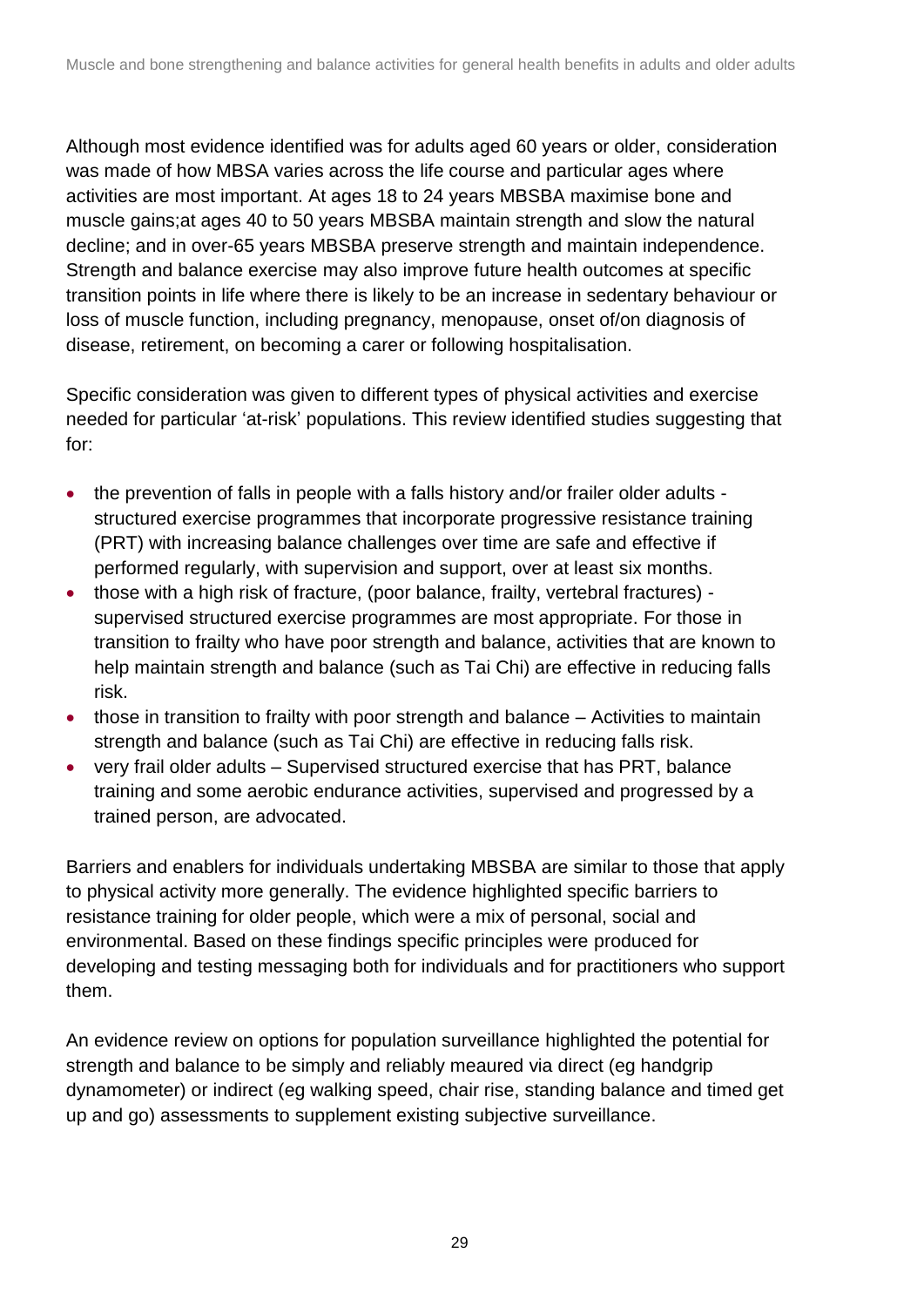## Suggested actions for stakeholder groups

### The public:

- individuals need to ensure they undertake strengthening and balance activities suitable for them at least twice per week
- for those at risk of falls or fracture due to poor fitness or physical function, supervised structured exercise is recommended
- specific consideration of and undertaking strengthening and balance activities is important at key transition points in life: pregnancy, menopause, onset of/on diagnosis of disease, retirement, on becoming a carer or following hospitalisation

#### Practitioners:

- service providers and health professionals should recognise and develop approaches that address barriers to MBSBA, with materials and resources developed to help practitioners feel confident they can tailor MBSBA activities within existing services
- organisations for health professionals (eg royal colleges) and exercise professionals should present the benefits and risks of MBSBA to their members and users via curriculum, training, resources and materials that support their professional practice and confidence

#### Policy makers:

- health and social care commissioners should recognise and value the health, social and economic benefits and outcomes of MBSBA and that for some specific populations, promotion of MBSBA would be a better option than promoting only aerobic activities
- commissioners are encouraged to support the implementation of the [Falls and Fractures](https://www.gov.uk/government/publications/falls-and-fractures-consensus-statement)  [Consensus Statement,](https://www.gov.uk/government/publications/falls-and-fractures-consensus-statement) but also recognise the vital role MBSBA plays across all populations and its positive contribution to social care and mental health services
- the evidence supports future physical activity guidelines giving equal weighting to MBSBA. Associated public messages need to be clear, action-orientated (ie how much and what types of activities contribute) and tailored to current levels of physical activity and capability; they should also be tested and developed for different segments of the population
- a strategy should be developed for capacity building and service delivery to support professional bodies and their members, that includes referral routes, key performance indicators, cost benefit tools, and specific muscle strength and balance related training
- the potential of direct and indirect objective measurements (functional assessment and accelerometry) to supplement existing surveillance systems should be explored, at both national and local levels (eg the Active Lives Survey)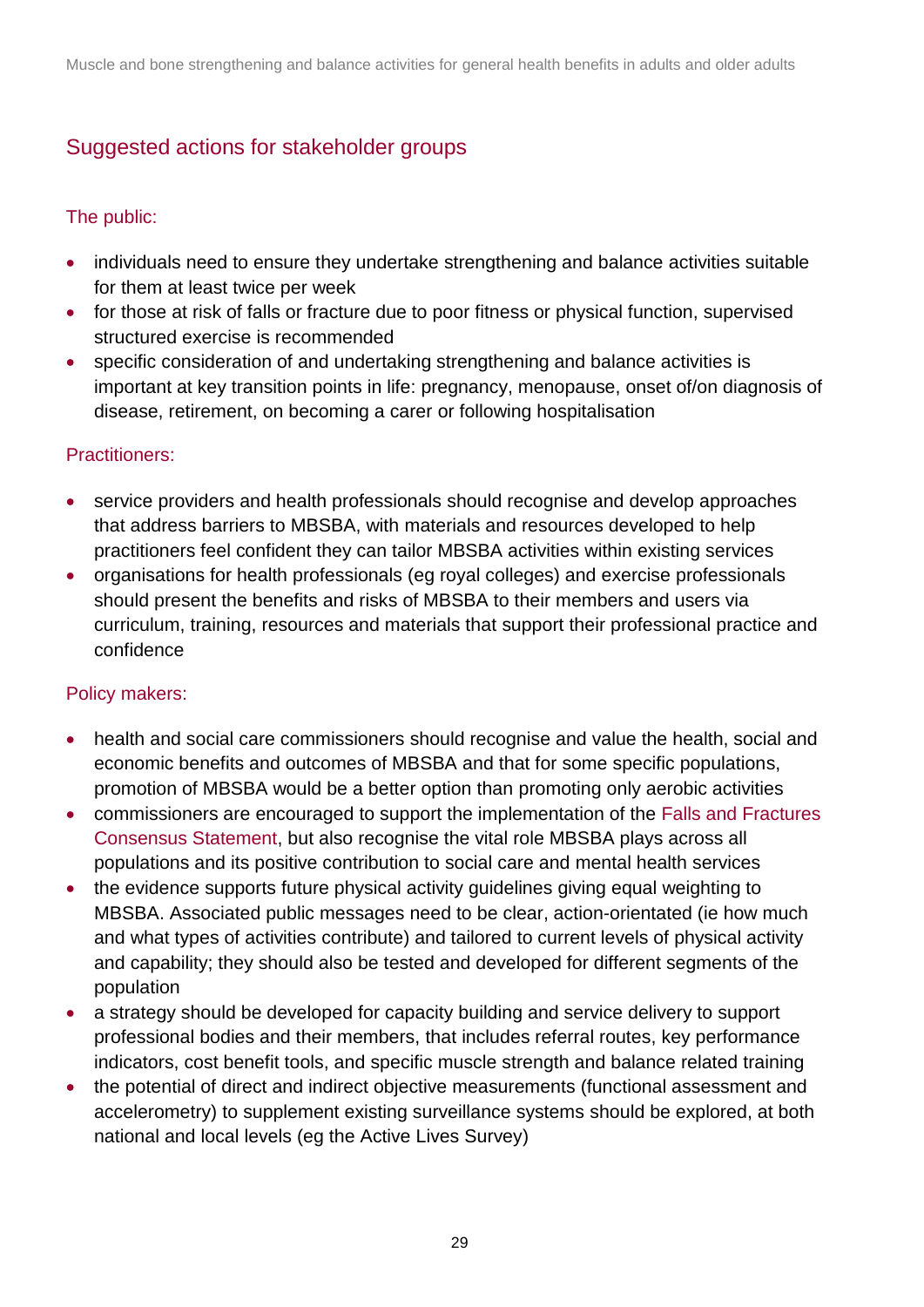# <span id="page-7-0"></span>Introduction

The UK Chief Medical Officers' (CMOs) guidelines for adult and older adult physical activity outline evidence-based, age-specific recommendations for physical activity for good health.<sup>1</sup> Each of the guidelines covers four elements: cardiovascular activity; strengthening activities; activities to improve balance and coordination; and reducing prolonged sedentary (sitting) time.

Preserving musculoskeletal function via physical activity and exercise is a prerequisite for maintaining mobility and independent living during later life. The UK physical activity guidelines recommend that adults aged 19 to 64 years should "undertake physical activity to improve muscle strength on at least two days a week" and adults aged 65 years and older who are at risk of falls should "incorporate physical activity to improve balance and co-ordination on at least two days a week".<sup>1</sup>

The first National Sport Strategy in over a decade, 'Sporting Future', brought a welcome and renewed focus on increasing physical activity as a means to achieving crosssociety health, social and economic outcomes.<sup>2</sup> Achieving the UK CMOs' guidance is a high level indicator, but the associated key performance indicator focuses solely on the cardiovascular element. At the same time, work on healthy ageing and falls prevention is increasingly focusing on muscle and bone strengthening and balance activities (MBSBA).

There is a real challenge faced in physical activity promotion with unequal emphasis on the aerobic rather than the strength components of the UK physical activity guidelines for adults. This imbalance was neatly captured by Strain et al.'s "The forgotten guidelines" paper.<sup>3</sup> Muscle and bone health and the ability to balance are underpinning components of physical activity. Each contributes independently to overall health and functional ability and can offer lifelong benefits across the life course. Each contributes via mechanisms promoted by regular participation in physical activity and exercise. Muscle and bone mass ordinarily peaks before the age of 30, and muscle and bone strengthening activities are required to slow the decline in bone and muscle density to maintain capacity and function.<sup>1</sup>

Muscle strengthening activities are considered at national level through a subjective, self-reported metric within the Health Survey for England.<sup>4</sup> However, it is not included within the Active People Survey or the new Active Lives Survey<sup>5</sup> and therefore is not reported at local level. Balance activities are not explicitly measured.

In order to maximise the health potential of increasing physical activity and avoid discrepancy of attention and resources, there is a need for a common consensus on the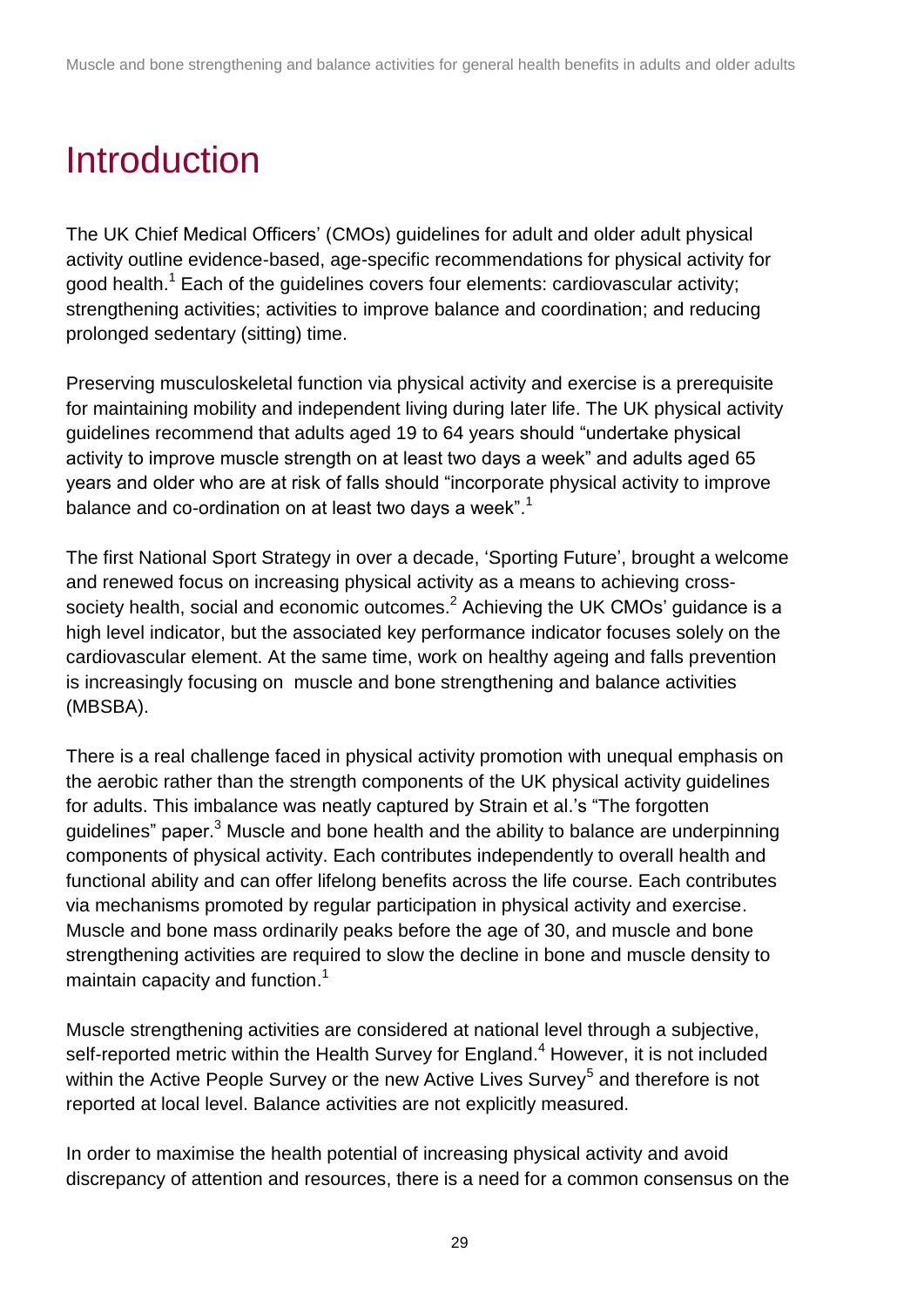role of MBSBA within physical activity in terms of the contribution of these activities to health, independent of aerobic activity.

<span id="page-8-0"></span>The UK CMOs have commissioned a review of the current UK guidelines on physical activity across the life course which is examining evidence for all the components of the 2011 UK CMO physical activity guidelines. This report summarises a rapid evidence review of MBSBA for general health benefits in adults and older adults and makes suggestions for implementation of the main findings for the public, practitioners and policy makers.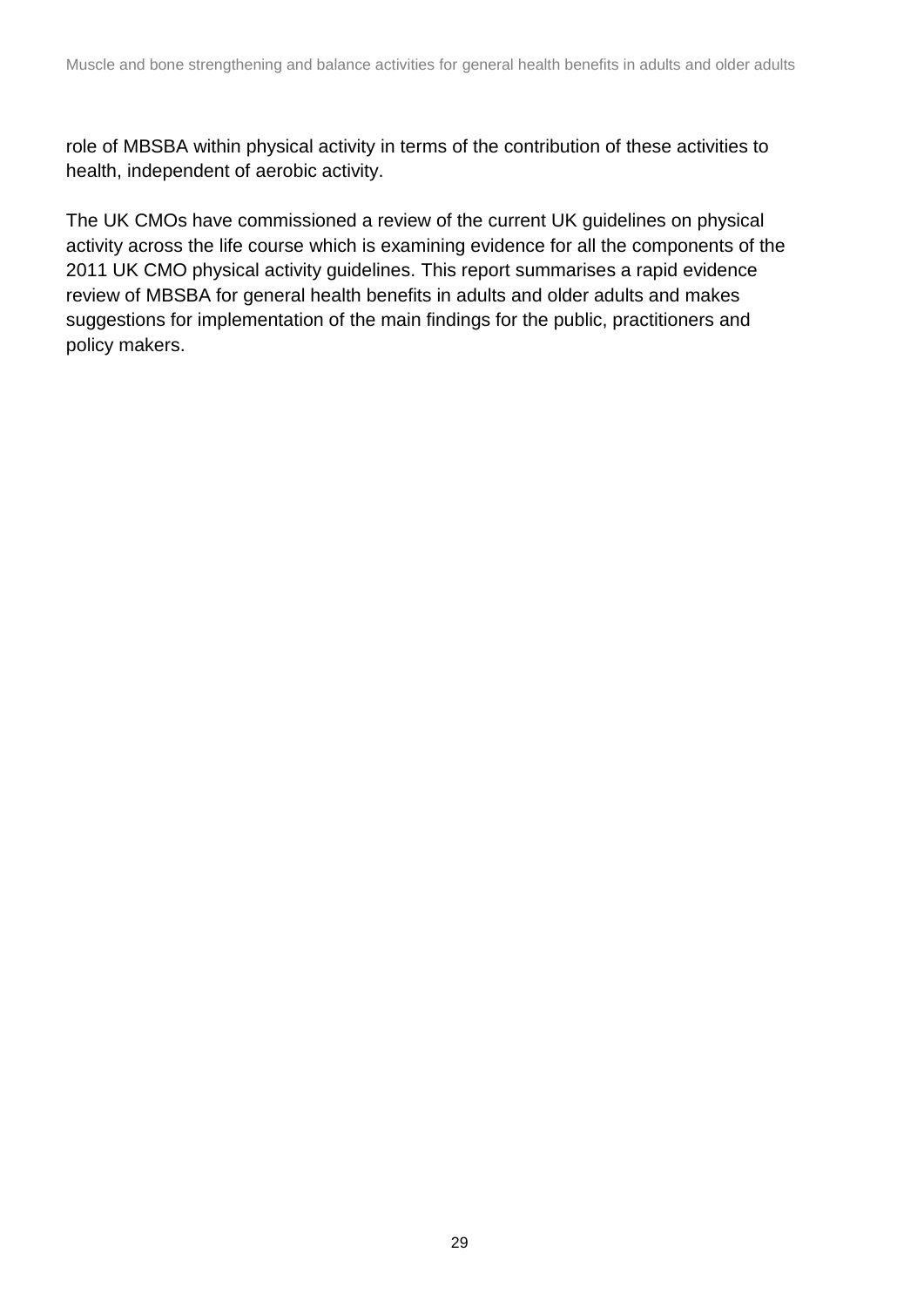# **Methods**

The scope of the rapid evidence review was limited to adults and older adults (ie 18 to 64 years and 65 years and over). Relevant literature was identified to answer six research questions. The six questions were:

- 1. What are the health benefits of muscle and bone strengthening and balance activities across life stages and specific health outcomes?
- 2. What types of physical activities are effective in developing muscle and bone strength and balance?
- 3. How do muscle and bone strengthening and balance activities (MBSBA) vary across the life course, and are there particular ages where MBSBA are most important?
- 4. Which strength and balance activities are safe and efficacious for individuals with specific challenges (osteoporosis, vertebral fractures, frailty, dementia)?
- 5. What are the main barriers and enablers for individuals to undertaking MBSBA activities?
- 6. What are the measurement options for population level surveillance of MBSBA?

As each review question examined different types of study design (observational, experimental or qualitative) it was not possible to apply one set of quality criteria across all evidence reviews. Authors identified the best available evidence from systematic reviews and/or meta analysis or primary studies. Where possible authors noted the quality of the evidence in the reviews by assessing the presence or absence of heterogeneity in the size and direction of the effect or association and the strength of the association. Full details of the methods and results of these questions, as well as the various studies and sources used, are published in a special issue of the Journal of Frailty, [Sarcopenia](http://www.jfsf.eu/Issue.php?issue=v03i2) and Falls, [Volume 3, Issue 2.](http://www.jfsf.eu/Issue.php?issue=v03i2)

For each question, a set of recommendations and evidence statements were produced in relation to the strength and balance physical activity guidelines and issues for implementation in practice and policy. The UK CMOs' Expert Panel for MBSBA scrutinised the evidence reviews with support from PHE and the Centre for Ageing Better.

For questions 1 to 5, narrative literature reviews were undertaken to identify relevant review level literature for adults and older adults. The searches focused on evidence published since 2010 using PubMed (ie the end date for the literature used to develop the existing UK CMOs guidance). A set of broad MeSH (Medical Subject Headings) terms were employed to capture the most current studies published with standard search limitations. For example, "resistance training", "muscle", "bone", "balance" AND "physical activity" AND "adults". Defined terms for muscle function, balance and bone health were used (see Table 1).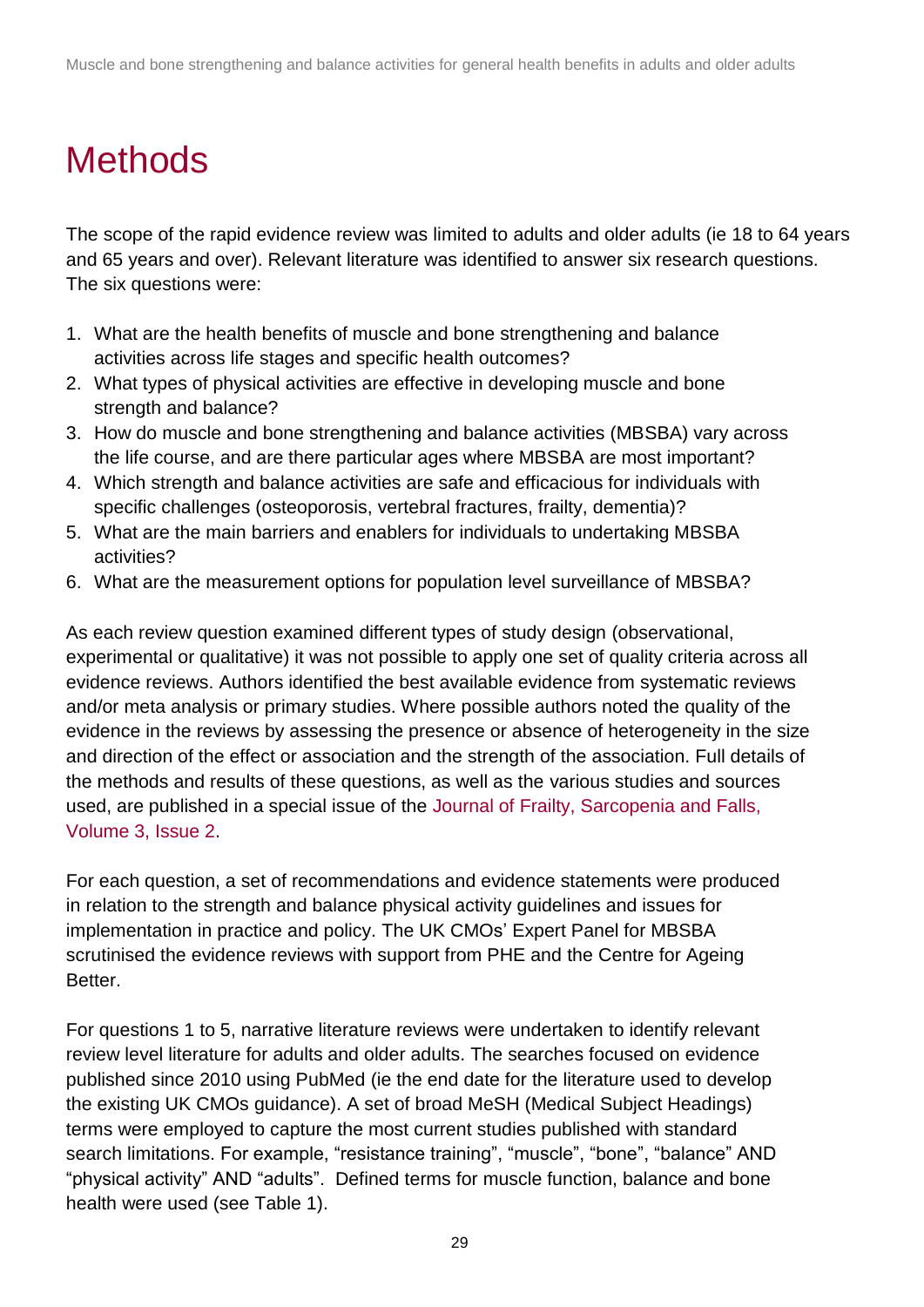| Term           | <b>Definition</b>                                                                                                                               |
|----------------|-------------------------------------------------------------------------------------------------------------------------------------------------|
| <b>Muscle</b>  | Muscle function is necessary to permit movement and maintain posture.                                                                           |
| function       | Sensory receptors in the muscles monitor the tension and length of the<br>muscles and provide the nervous system with crucial information about |
|                | the position of the body parts.                                                                                                                 |
| Bone health    | Bone health includes bone quality that refers to the capacity of bones to                                                                       |
|                | withstand a wide range of loading without breaking. Bone health also                                                                            |
|                | includes bone mineral content, structure, geometry and strength.                                                                                |
| <b>Balance</b> | A performance-related component of physical fitness that involves the                                                                           |
|                | maintenance of the body balance while stationary or moving.                                                                                     |

#### **Table 1: Definition of terms for muscle function, balance and bone health<sup>7</sup>**

Searches for international evidence reviews of physical activity used to construct national physical activity guidelines and recommendations (published since 2010) were undertaken using Google, and by targeting the websites of public health bodies (ie National Centre for Health and Clinical Excellence, Centre for Disease Control). International experts were also contacted to identify further examples of relevant reviews. The most relevant and up to date high quality reviews were identified from these sources and summations made of the effectiveness of the evidence relevant to questions 1 to 4.

Synthesis of the evidence was based on two types of studies; observational and experimental. Observational studies provided evidence to support the associations of specific frequency, intensity, time and type (FITT) of physical activity in relation to health outcomes and reductions in mortality and morbidity. Experimental studies identified the evidence of causal effects (effectiveness and efficacy) for FITT of physical activity upon physiological outcomes and markers of chronic disease.<sup>6</sup>

For question 4, systematic reviews looking at the efficacy of MBSBA and progressive resistance training (PRT), strength and balance exercise were examined to look for any advice on efficacy and safety in frailer older people and in those who have had previous fractures or who have osteoporosis or dementia. Because there is little research or reviews that specifically focus on risks of injuries or adverse events associated with strength or balance exercise or activities, a scoping review of the literature was performed. A search on NCBI PubMed, Google Scholar Position Stands and International Reviews of Physical Activity Evidence was undertaken, with Cochrane reviews identified that contained interventions based on strength and balance activities (for adverse events and risks of injury) and also on literature on strength and balance interventions (or both, multimodal) for frailer older people, those with osteoporosis and/or vertebral fractures and those with impaired cognition.<sup>11</sup>

For question 5, primarily qualitative literature of reviews on professional and personal barriers and motivators for MBSBA among older people were identified.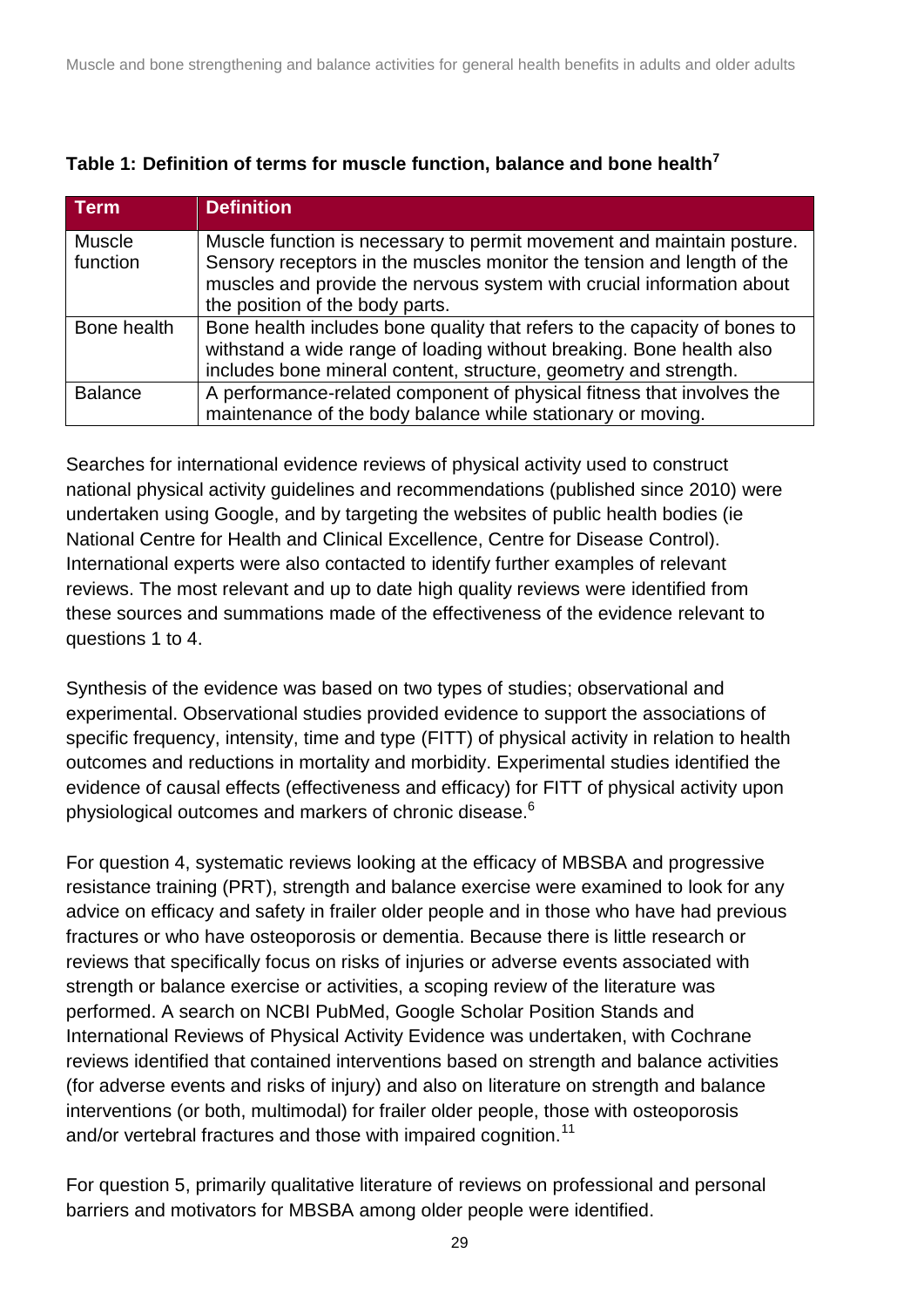To answer question 6, survey data held on national surveillance practices by the Global Observatory for Physical Activity (GoPA) was evaluated. National surveillance practices were reviewed to determine whether they included questions on MBSBA. In addition, the calculation and reporting of each survey was reviewed to confirm whether achievement of the strength and balance recommendations was factored into the national prevalence estimates.

The results of each evidence review (questions 1 to 5) were presented to an Implementation Advisory Group (IAG) at a facilitated workshop. The IAG members represented a broad spectrum of main stakeholder groups from commissioning, service providers, allied health professionals and patient representatives. All were asked to reflect on the evidence to provide advice on implementation challenges and the practicality of making MBSBA recommendations central to the groups they represent. Facilitated group work and open discussion considered the following questions:

- 1. What are the implications for communicating the MBSBA guidelines?
- 2. What are the implications for commissioning?
- 3. What are the implications for capacity building and service delivery?
- 4. What are some key things that need to change in order to embed these guidelines into routine physical activity promotion practices?

The output of the IAG workshop shaped the suggestions for actions for the public, practitioners and policy makers.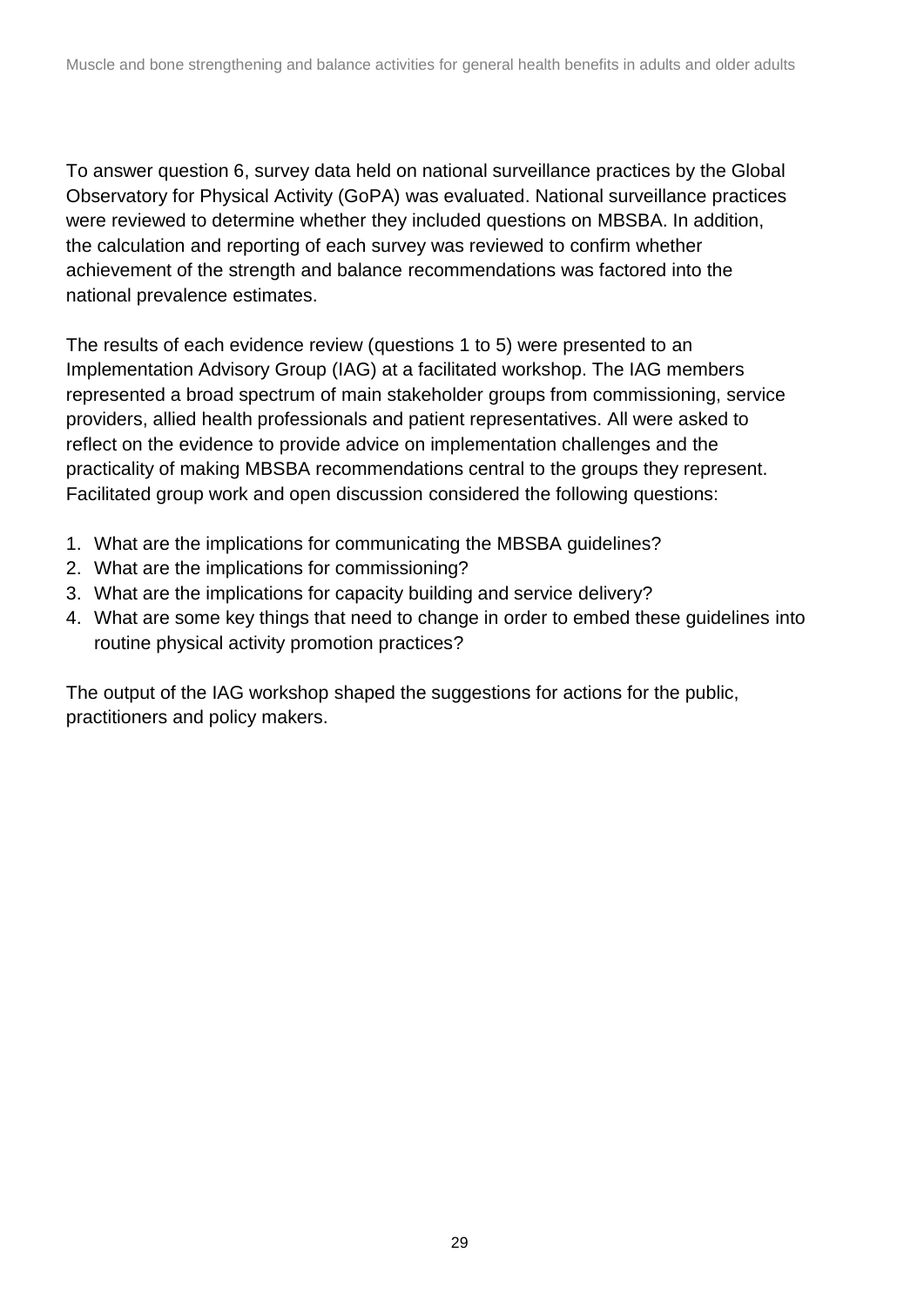# <span id="page-12-0"></span>Supporting evidence

## What are the health benefits of muscle and bone strengthening and balance activities across life stages and specific health outcomes?

Data from 20 systematic reviews were examined, including some narrative metaanalyses.<sup>8</sup> There was consistent evidence that preserving muscular strength and power in middle and older age was associated with a reduced risk of mortality from all causes and cardiovascular mortality. There was some evidence to suggest that gait speed in older adults was associated with a reduced risk of incident cardiovascular disease and hospitalisation. There was only weak evidence suggesting an association between muscular strength and obesity, hypertension and metabolic syndrome. Higher levels of muscular strength and power in older adults were associated with higher levels of mental wellbeing. Low levels of muscular strength and power as well as balance in older adults were associated with an increased risk of a first fall, recurrent falls and falls that lead to injury.

Supervised exercise interventions undertaken at least twice a week that included a combination of high intensity resistance training, exercises that involved impact (eg, running, jumping), balance training or Tai Chi led to improvements in physical function and bone health and reduced the risk of falls. There was some evidence to suggest that when the concentric phase of resistance training is undertaken at high velocity (power training) effects were improved.

The effects of muscular strength or balance training alone on measures of motor and cognitive function were unclear. Only limited evidence was available to suggest there may be an association between strength or balance training on one dimension of selfreported quality of life (vitality), and there was insufficient evidence to draw conclusions about the effect of strength and balance training on activities of daily living. It was unclear whether the prescribed exercises associated with positive effects on bone health observed in supervised exercise programmes can be achieved in home-based exercise programmes as too few studies have examined this question.

### What types of physical activities are effective in developing muscle and bone strength and balance?

Data from 19 systematic reviews and meta-analyses was examined, as well as a recently published national evidence review.<sup>9</sup>

Consistent evidence was found that strength/resistance training as a single intervention or in combination with other activities, on two/three occasions per week, were effective in building muscular strength, with higher intensities of training producing greater gains.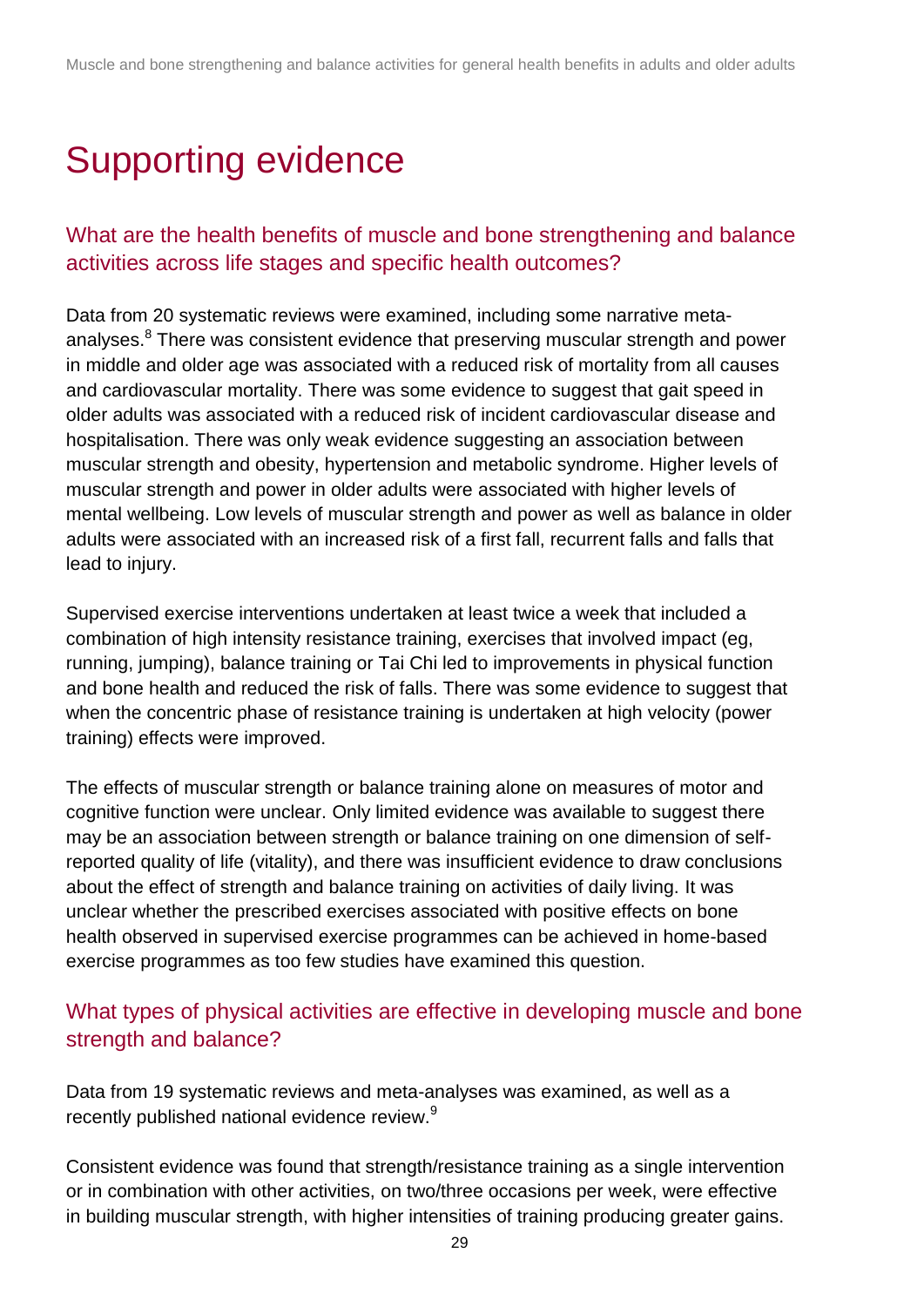The evidence suggests that physical activities with a high challenge to balance undertaken three times per week were beneficial for balance training and falls reduction. Also evidence suggests that strength training as a single intervention or in combination with high impact loading activities undertaken at least three times per week was effective for bone health.

Insufficient evidence was identified to conclude the efficacy of general physical activities such as walking or cycling, and exercise including computerised balance programmes or vibration plates, on clinical measures of balance. Walking, despite cardiovascular and other health benefits, was found to have a low beneficial effect for either bone health or balance and falls reduction, with only small gains in muscle strength reported, increasing to moderate gains for Nordic walking.

## How do muscle and bone strengthening and balance activities (MBSBA) vary across the life course, and are there particular ages where MBSBA are most important?

Evidence from observational studies suggests that muscle strength, bone strength and balance ability increase in childhood and peak in early adulthood, eventually followed by a decline (see Figure 1).<sup>10</sup>

#### **Figure 1 Strength and balance ability over the life course and potential ages or events that may change the trajectory of decline with ageing**



Key: Green Line denotes successful ageing with good health and regular strength and balance activity. Blue line denotes the decline in strength and balance if not part of activity throughout lifespan.

Source: Skelton DA, Mavroeidi A (2018) How do muscle and bone strengthening and balance activities (MBSBA) vary across the life course and are there particular ages where MBSBA are important. *Journal of Frailty, Sarcopenia and Falls* 3(2): 74-84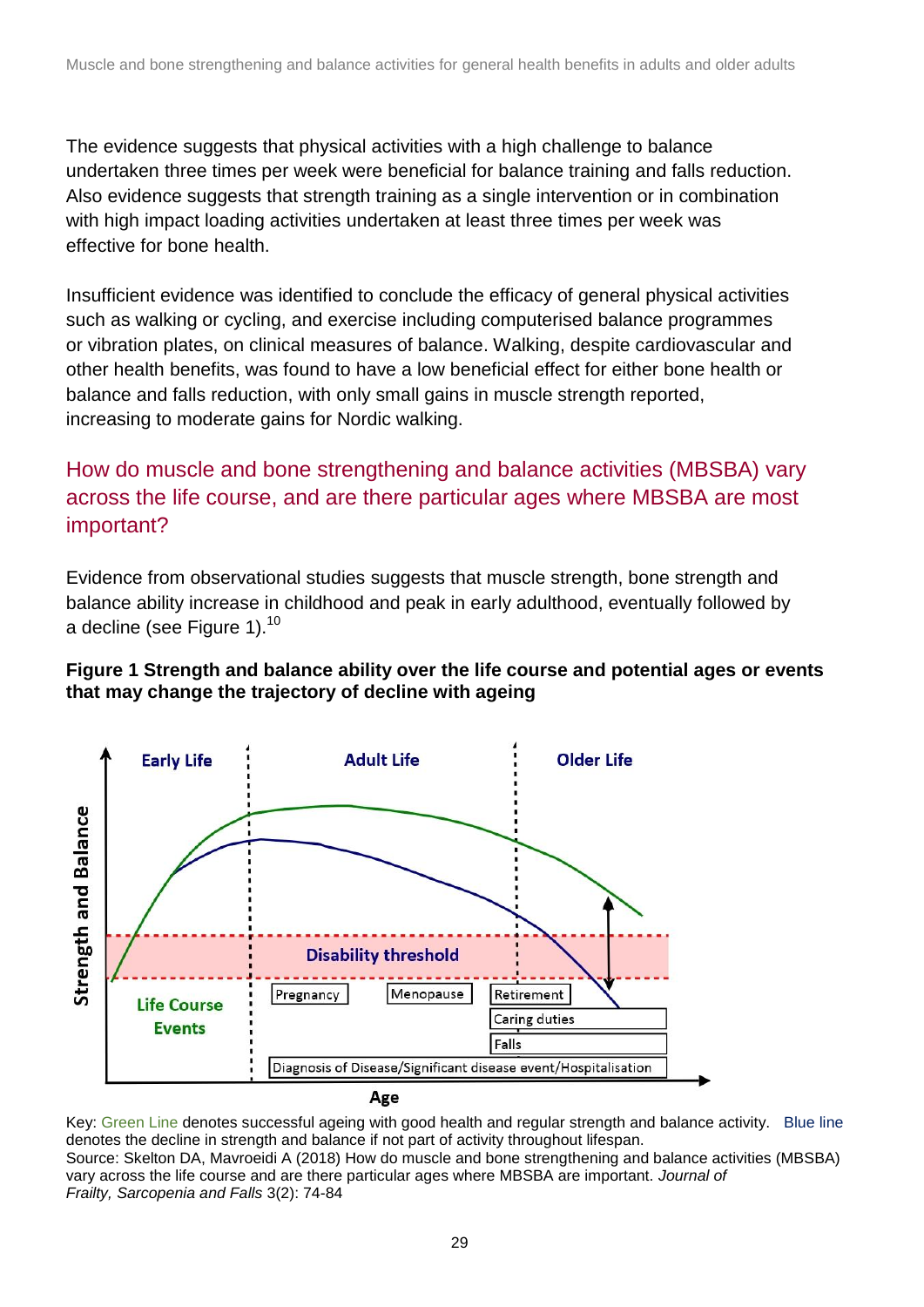Opportunities for promotion of and enactment of strength and balance activities may be beneficial at the following specific times in life:

- ages 18 to 24 years to maximise bone and muscle mass gains;
- ages 40 to 50 years to maintain strength and slow the natural decline; and
- over 65 years to preserve balance and strength and maintain independence.

It also highlights specific transition points/events in life as being optimal times to instigate strength and balance exercises in order to improve future health outcomes: pregnancy, menopause, onset of/on diagnosis of disease, retirement, on becoming a carer or following hospitalisation.

### Which strength and balance activities are safe and efficacious for individuals with specific challenges (osteoporosis, vertebral fractures, frailty, dementia)?

Systematic reviews on the efficacy of MBSBA and PRT were examined for efficacy and safety in frailer older adults and those with previous faractures or who have osteoporosis or dementia, as well as coverage of risks of injuries or adverse events in Cochrane reviews and the literature on strength and balance interventions.<sup>12</sup>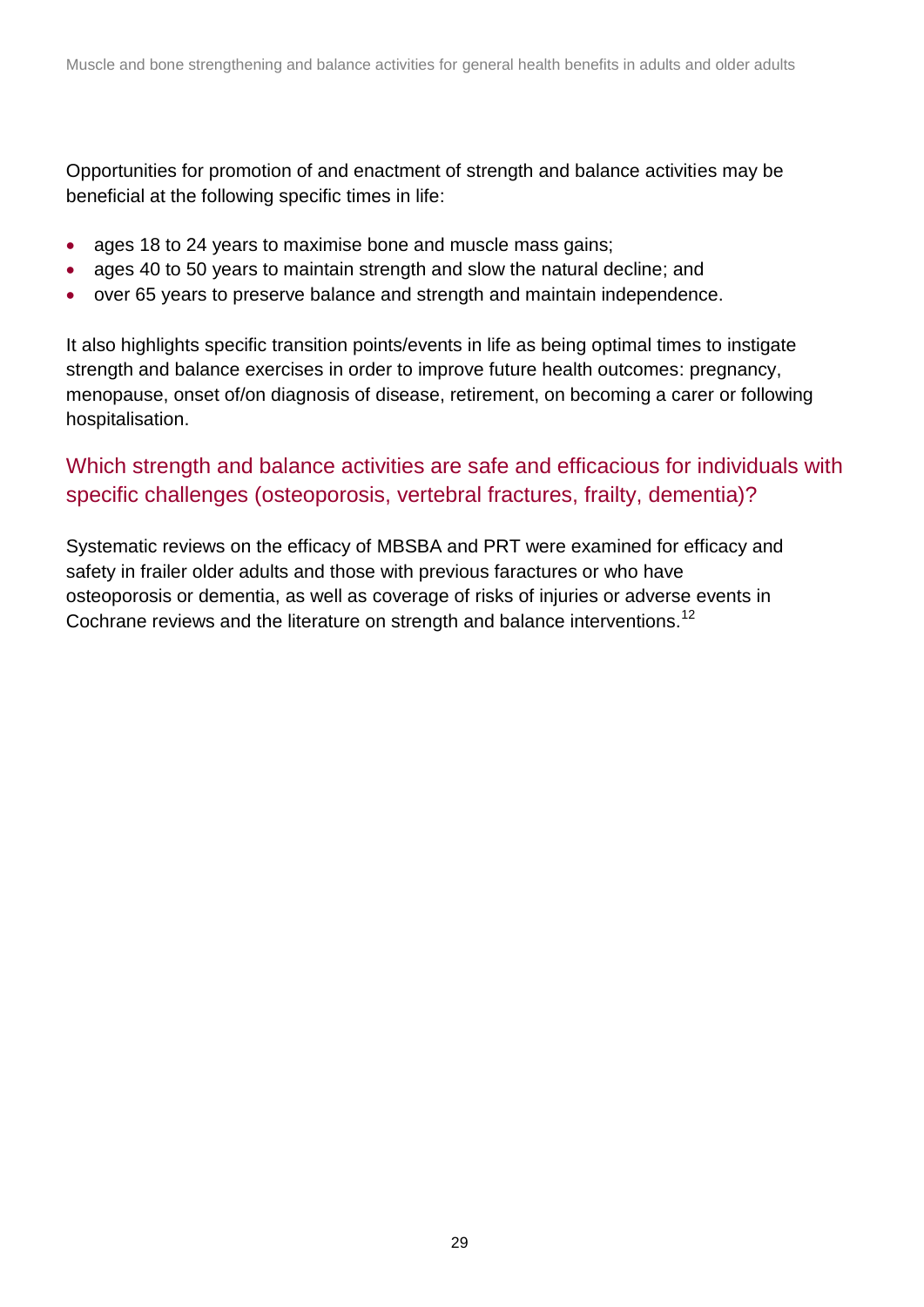Figure 2 shows that although the benefits outweigh the risks, poor technique, fatigue and the effect this may have on the body's ability to respond to trips, and an environment which can increase risk of falls, amongst other potential risks, can increase the chances of a fall or injury as a result of taking part in these activities.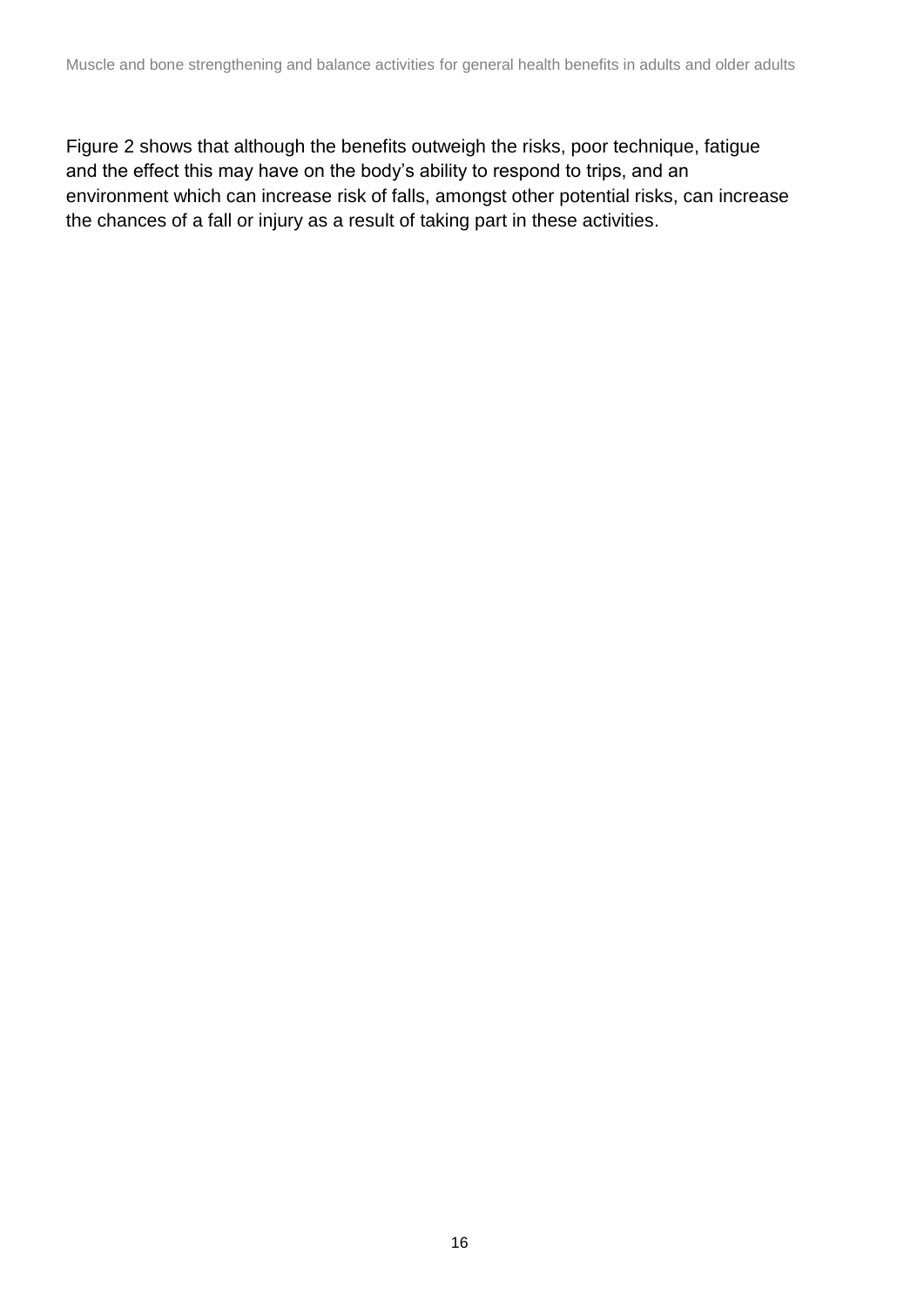#### **Figure 2: Potential risks and benefits of muscle and bone strength and balance structured exercise programmes and physical activities that can improve strength and balance**



Source: Skelton DA, Mavroeidi A (2018) Which strength and balance activities are safe and efficacious for individuals with specific challenges (Osteoporosis, Vertebral Fractures, Frailty, Dementia)? : A Narrative Review. *Journal of Frailty, Sarcopenia and Falls* 3(2): 85-104

For prevention of falls in people with a falls history and/or frailer older adults, structured exercise programmes that incorporate progressive resistance training (PRT) with increasing balance challenges over time were safe and effective if performed regularly, with supervision and support, for at least six months. Some minor adverse effects (mainly transient musculoskeletal pain) were reported.

For those with a high risk of fracture (poor balance, frailty, vertebral fractures), supervised structured exercise programmes were most appropriate. For those in transition to frailty who have poor strength and balance, exercises that are known to help maintain strength and balance (such as Tai Chi) were effective in reducing falls risk. For the very frail older adult, the evidence suggests supervised structured exercise that has PRT, balance training and some endurance work, supervised and progressed by a trained person are efficacious.

Table 2 summarises the considerations for older adults taking part in strength and balance sport and recreational activities. A Consensus Statement is under development by the National Osteoporosis Society on exercise recommendations for people with osteoporosis, and will be finalised in late 2018. This forthcoming (more in-depth) review of the literature may alter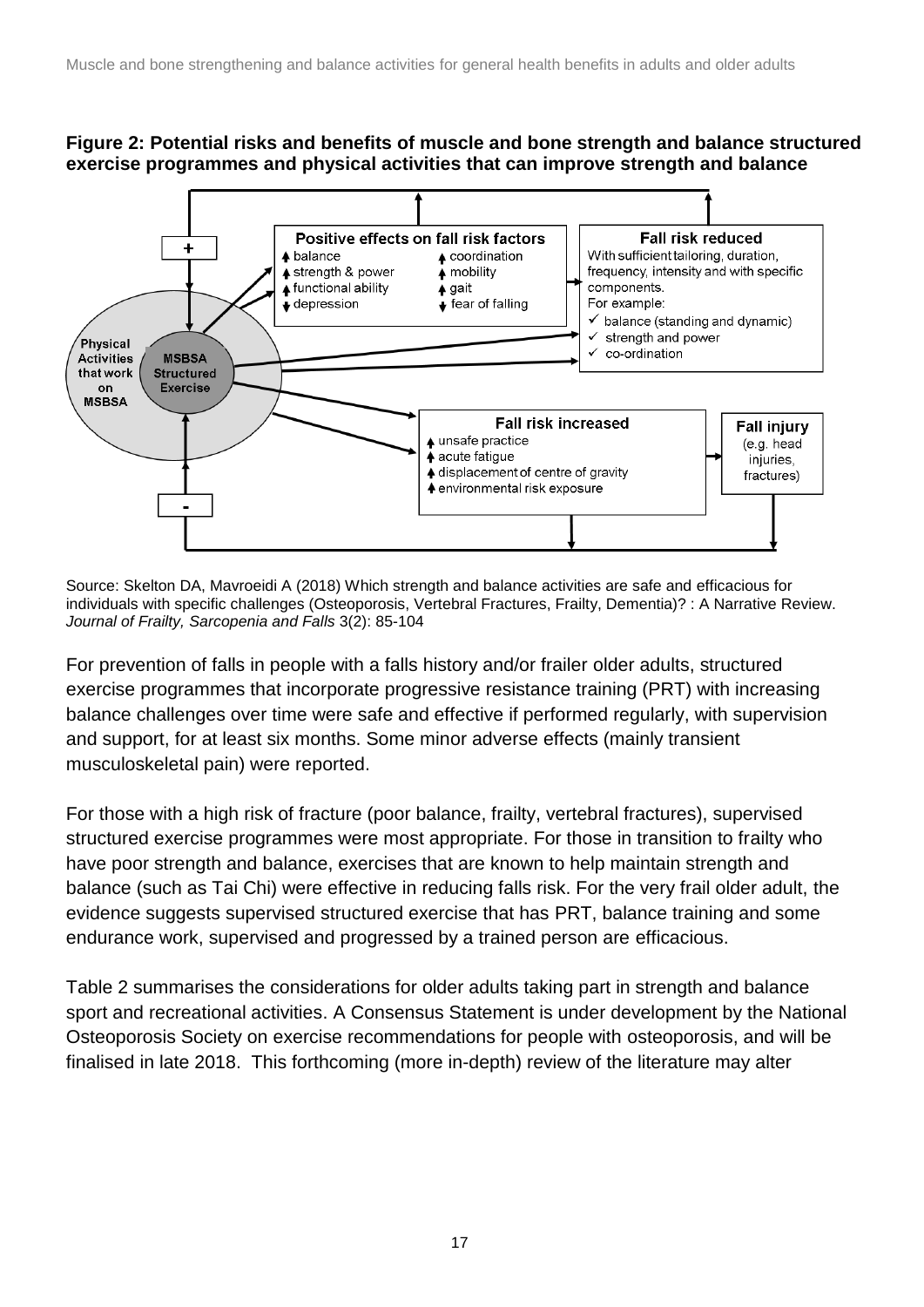Muscle and bone strengthening and balance activities for general health benefits in adults and older adults

### <span id="page-17-0"></span>[Table](#page-17-0) 2 recommendations.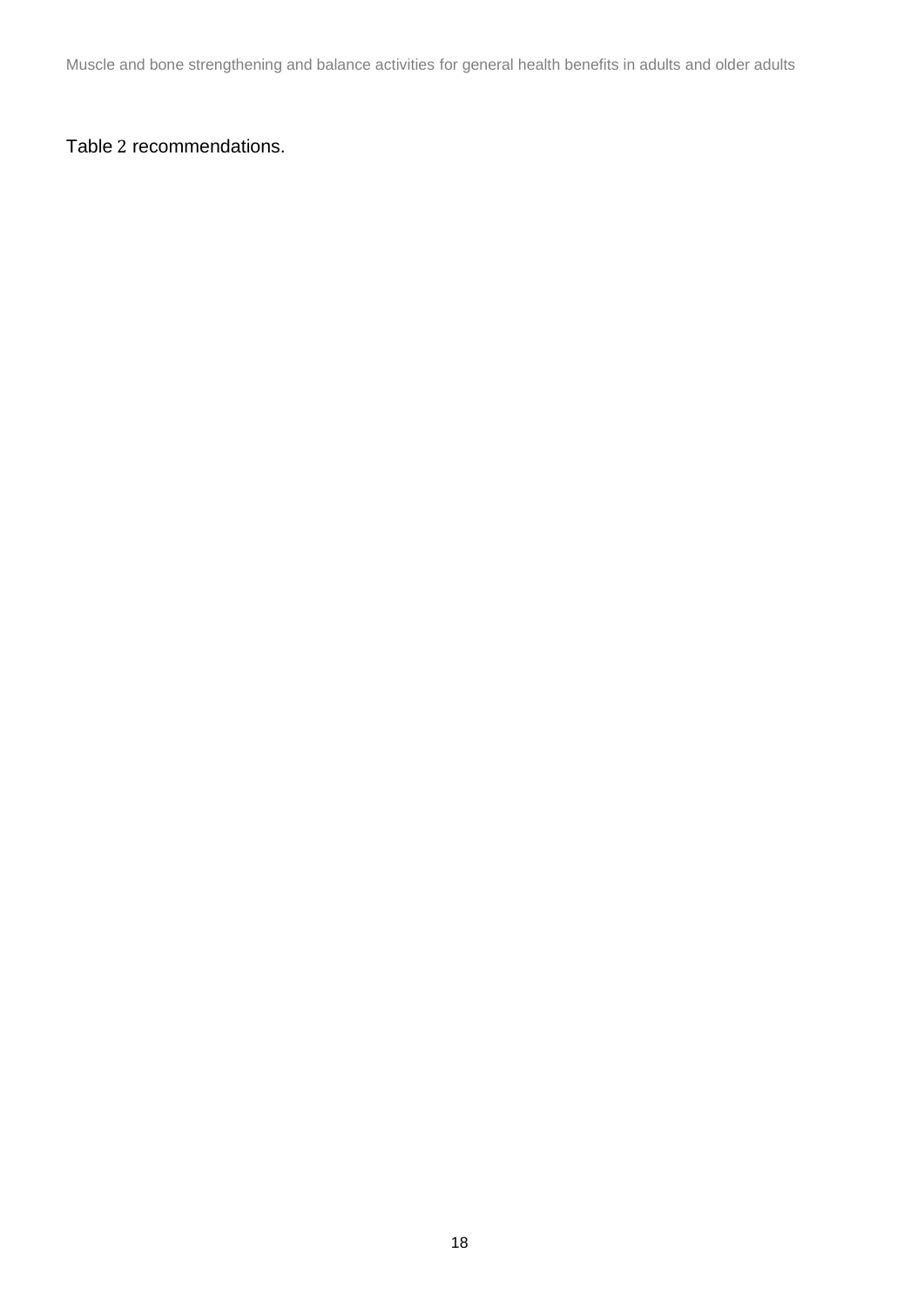#### **Table 2: MBSBA and recommendations for engagement in older adults, with osteoporosis, with vertebral fractures, and frailer older people**

|                                                                                   | <b>Considerations</b>                     |                                 |                                                        |                                                                                   |
|-----------------------------------------------------------------------------------|-------------------------------------------|---------------------------------|--------------------------------------------------------|-----------------------------------------------------------------------------------|
| <b>Type of Sport,</b><br><b>Physical</b><br><b>Activity or</b><br><b>Exercise</b> | <b>Older adults</b><br>$(50 \text{ yrs})$ | <b>Osteoporosis</b><br>$(OP)^*$ | <b>Older</b><br>people with<br>vertebral<br>fractures* | <b>Frailer older people</b><br>/Significant cognitive<br><i><b>impairment</b></i> |
| <b>Running</b>                                                                    |                                           |                                 |                                                        |                                                                                   |
| <b>Resistance</b><br>training                                                     |                                           |                                 |                                                        |                                                                                   |
| Aerobics,<br>circuit training                                                     |                                           |                                 |                                                        |                                                                                   |
| <b>Ball games</b>                                                                 |                                           |                                 |                                                        |                                                                                   |
| <b>Racquet sports</b>                                                             |                                           |                                 |                                                        |                                                                                   |
| <b>Golf</b>                                                                       |                                           |                                 |                                                        |                                                                                   |
| Yoga, pilates                                                                     |                                           |                                 |                                                        |                                                                                   |
| <b>Tai Chi</b>                                                                    |                                           |                                 |                                                        |                                                                                   |
| <b>Dance</b>                                                                      |                                           |                                 |                                                        |                                                                                   |
| <b>Cycling</b>                                                                    |                                           |                                 |                                                        |                                                                                   |

\* all people with diagnosed osteoporosis should understand safe lifting of weights (technique and spine sparing movement)

Key:

 not recommended-potential fracture risk (from a fall or propulsive high resistance activity) even if have a history of the activity, based on recommendations with information on case reports or adverse events with some of these activities. Discussion with physiotherapist for spine sparing tips if practiced in activity.<sup>14</sup>

 not recommended if inexperienced to the activity (OP or frailer older people), without advice on spinesparing techniques, and avoidance of repetitive (even if slow), weighted or rapid end range flexion or extension of the spine (for those with osteoporosis). Emphasis should be placed on slower more controlled movements. Frailer older people (or those with high falls risk or multiple comorbid conditions affecting balance or strength) should be supervised by a physiotherapist or exercise instructor that has had specific training on adapting and tailoring exercise prescription for those with osteoporosis based on recommendations.

no considerations if have good strength and balance (low risk of injury) or are practiced in this activity (history of participation). Focus on good technique is important.

Source: Skelton DA, Mavroeidi A (2018) Which strength and balance activities are safe and efficacious for individuals with specific challenges (Osteoporosis, Vertebral Fractures, Frailty, Dementia)? : A Narrative Review. Journal of Frailty, Sarcopenia and Falls 3(2): 85-104

People with various levels of cognitive impairment can benefit from supervised strength and balance exercise for about 60 minutes a day, two to three days a week, to improve physical function. Tai Chi and yoga show evidence of efficacy and safety for those with mild to moderate cognitive impairment. Although there is little evidence of any muscle strength and balance activities being inherently unsafe, for those who are frail, have vertebral fractures or have severe cognitive impairment, it is appropriate to recommend supervised progressive strength and challenging balance exercises on a one-to-one or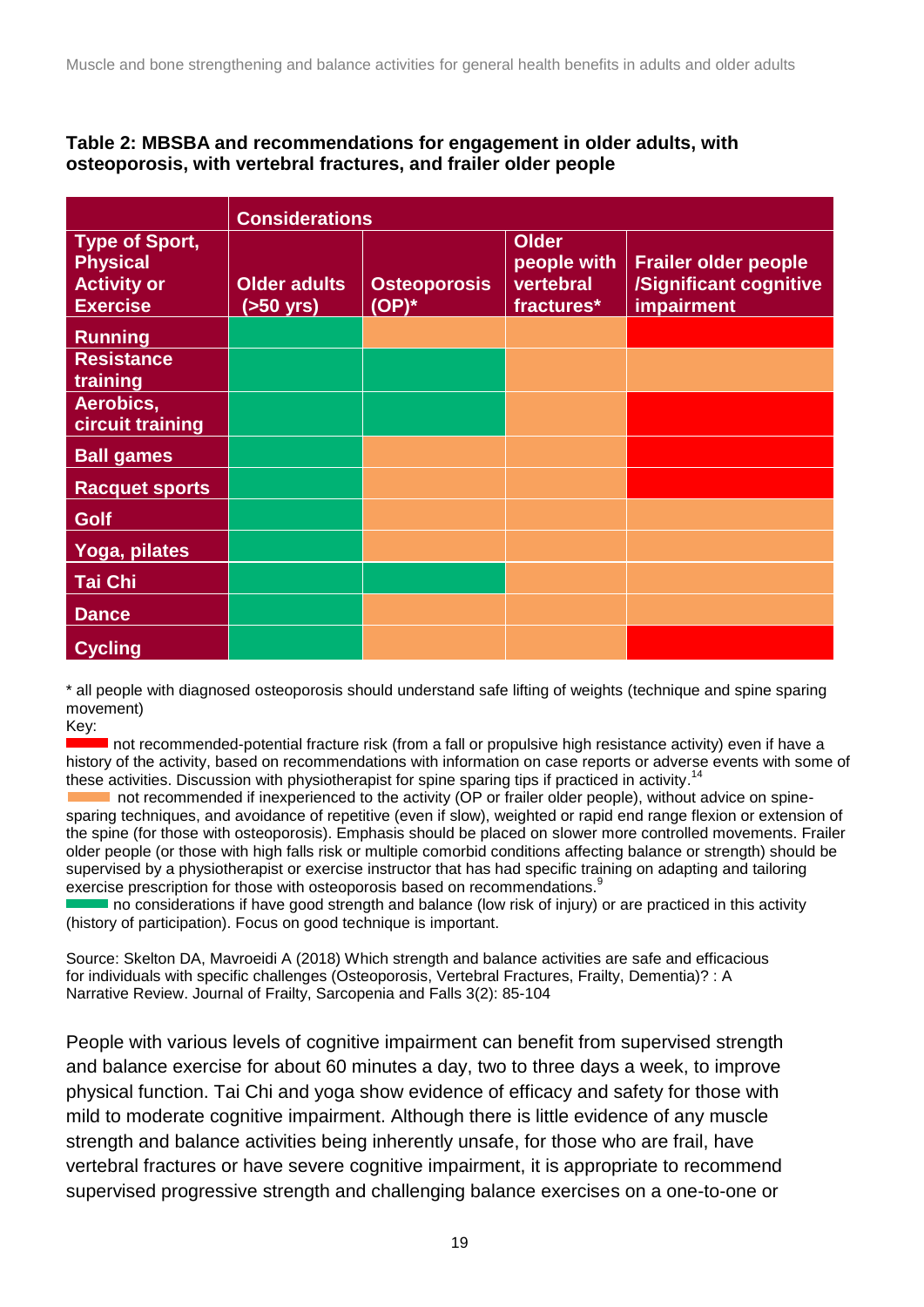small group basis. Indeed for these individuals, supervised progressive strength and challenging balance exercise are both safe and will be more effective than unsupervised activities, in terms of important outcomes for function, fracture prevention and mortality.

### What are the key barriers and enablers for individuals to undertaking MBSBA activities?

There were 12 papers reviewed that considered evidence on professional and personal barriers and motivators for strength and balance activities among adults (aged 40 to 74 years and older adults).<sup>13</sup>

Many of the reported barriers and motivators to strength and balance activities were ones that also apply to physical activity more generally, such as not having the time. More specific barriers to resistance training for older people were perceived risk of a heart attack, stroke or death, and fear of looking too muscular; with motivators being improved ability to complete daily activities, preventing deterioration and disability, and decreasing fear of falling.

The barriers identified are not straightforward, as they are a complex mix of personal, social and environmental factors. Messages need to be developed for and tested with individuals to support their engagement and participation in MBSBA activities based on the themes identified within the qualitative literature.

### What are the measurement options for population level surveillance of MBSBA?

Surveys used to inform the 139 Global Observatory for Physical Activity (GoPA) country card prevalence estimates were reviewed to determine questions on muscle strengthening and balance activities.<sup>14</sup>

Of the 139 countries with GoPA country cards, 21 countries reported having no physical activity prevalence data. The remaining 118 countries had prevalence data on physical activity and cited the survey that was used to generate the estimates. The physical activity prevalence estimates for 74 countries were taken from the World Health Organization 2014 Global Status Report on Non-Communicable Diseases. For the remaining 44 countries, a range of national and international surveys were used. A very limited number of tools sought to assess muscle strengthening activities, and even fewer assessed balance and coordination activities.

Five national surveys (from the 139 participating countries) were found to include questions explicitly asking about muscle strengthening activity. These were: the Health Survey for England; the Scottish Heath Survey; the Health Survey for Northern Ireland; and the Behavioural Risk Factor Surveillance Surveys conducted in Puerto Rico and Guam.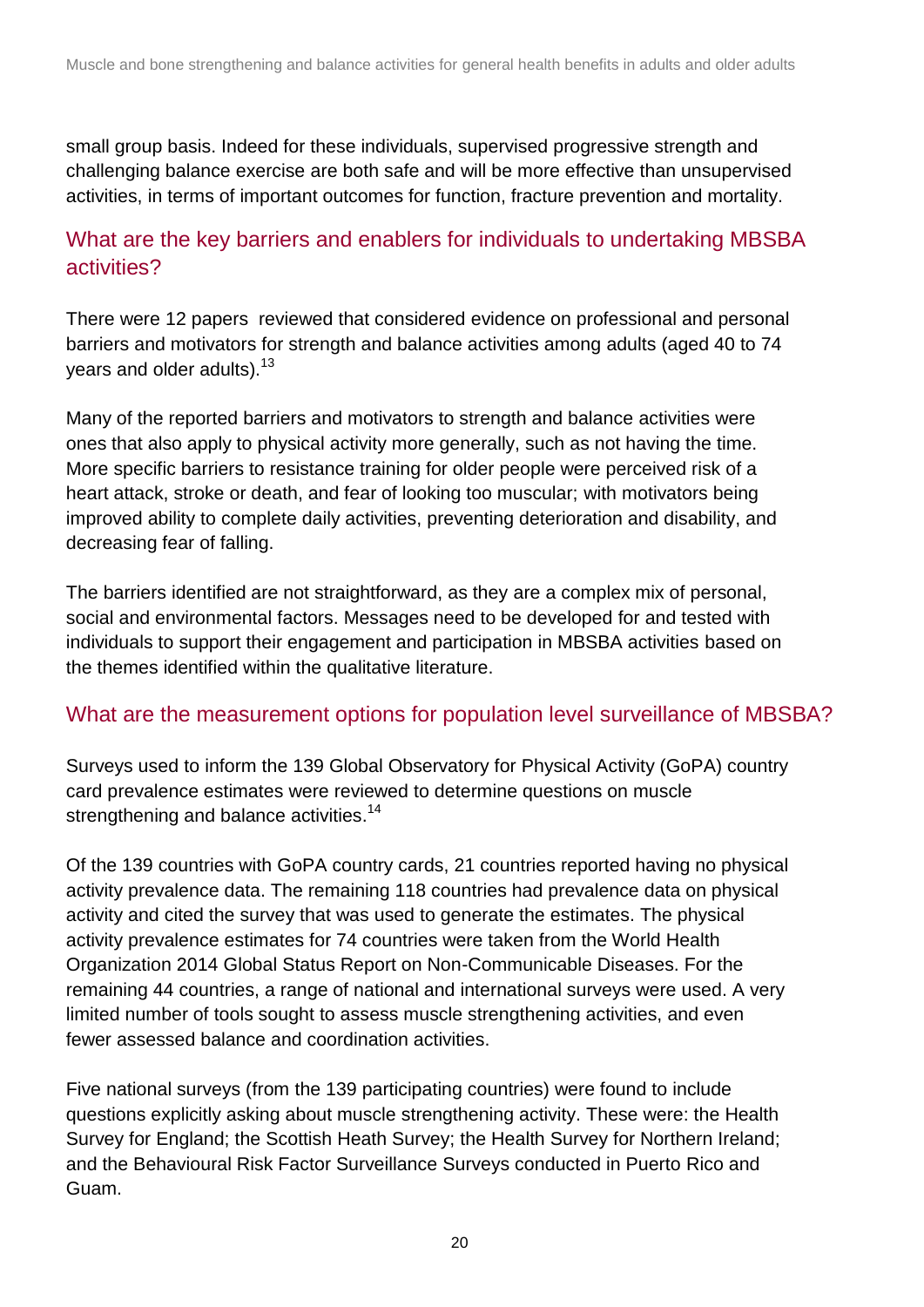Given the presence of common measures of muscular strength, power and balance in many UK birth cohorts and studies of ageing, there may be considerable value in supplementing existing surveillance studies of physical activity with a small number of objective measures that are cheap and quick to do such as hand grip strength, walking speed, chair rise, standing balance and timed get up and go. The objectivity of these measures would avoid the misclassification associated with estimates based on selfreports of behaviours. In addition, combining prevalence data with data from epidemiological studies would allow for estimates of the health gain associated with population changes in these measures.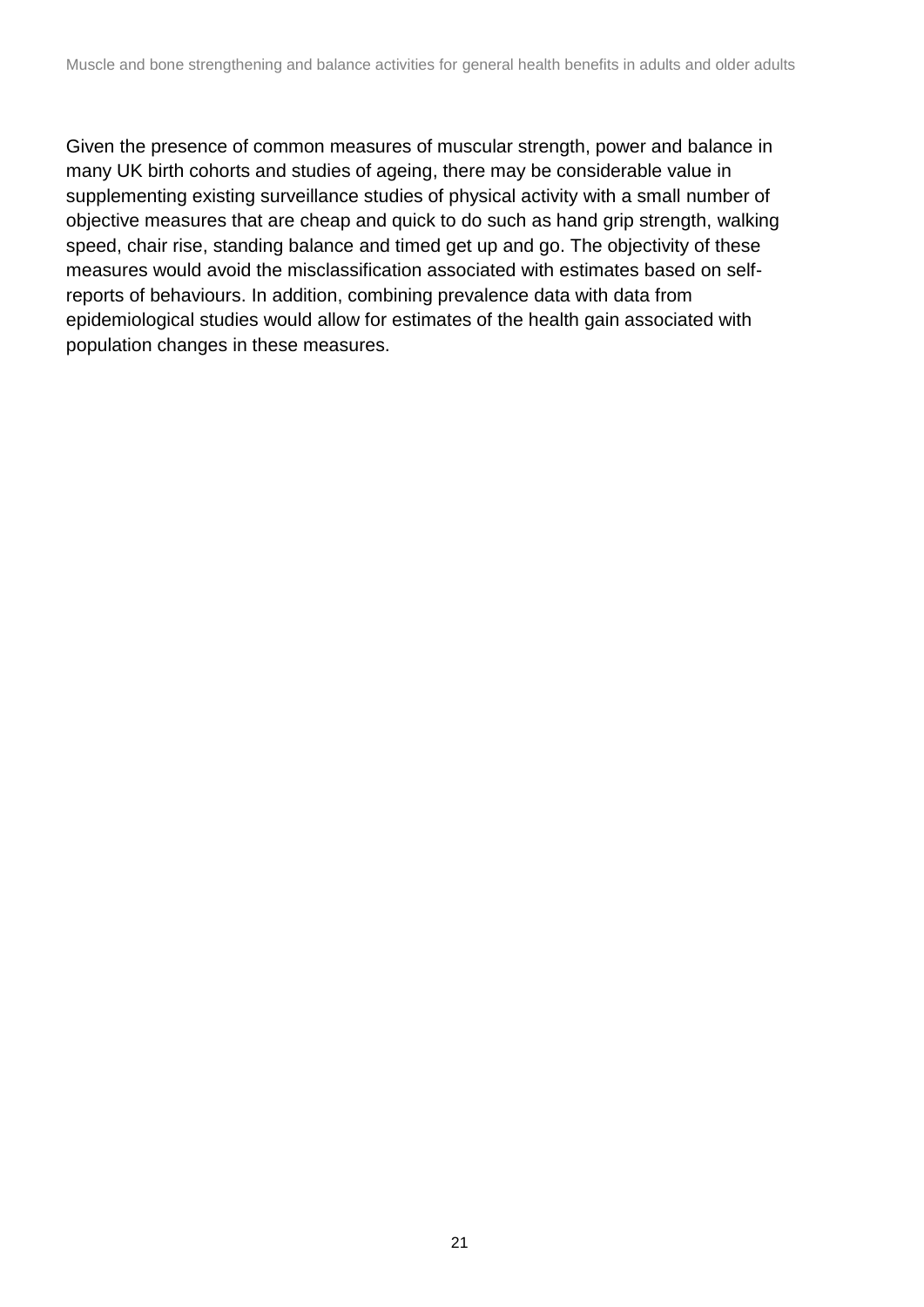# <span id="page-21-0"></span>**Limitations**

A range of limitations were encountered across the reviews:

**Scope of searches:** reviews considered were limited to those published in the English language).

**Quality of the original studies, systematic reviews and meta-analyses:** many of the studies reviewed were randomised controlled trials with objective exposure and outcome measures. Less constancy in exposure measures was found in observational studies plus inadequate control of potential confounding factors. In particular, when mortality or morbidity was the outcome it was not possible to rule out the possibility of residual confounding nor the possibility of reverse causality.

**Scope of evidence base:** the review was tasked with addressing effects over the lifespan, but apart from a few studies the bulk of the evidence was undertaken in adults at least aged 60 years and older. Therefore although a broader range of ages were represented in the included studies, results are still mostly applicable to adults over the age of 60 years with clear benefits for the very old.

**Heterogeneity in study interventions:** The development of guidelines seeks to identify an 'optimum' exercise prescription, but this was not possible, due to differences across trials (eg heterogeneity in the exercise prescription, the length of programs and follow up periods). The major limitation of trials included in the reviews was the lack of intention to treat analysis.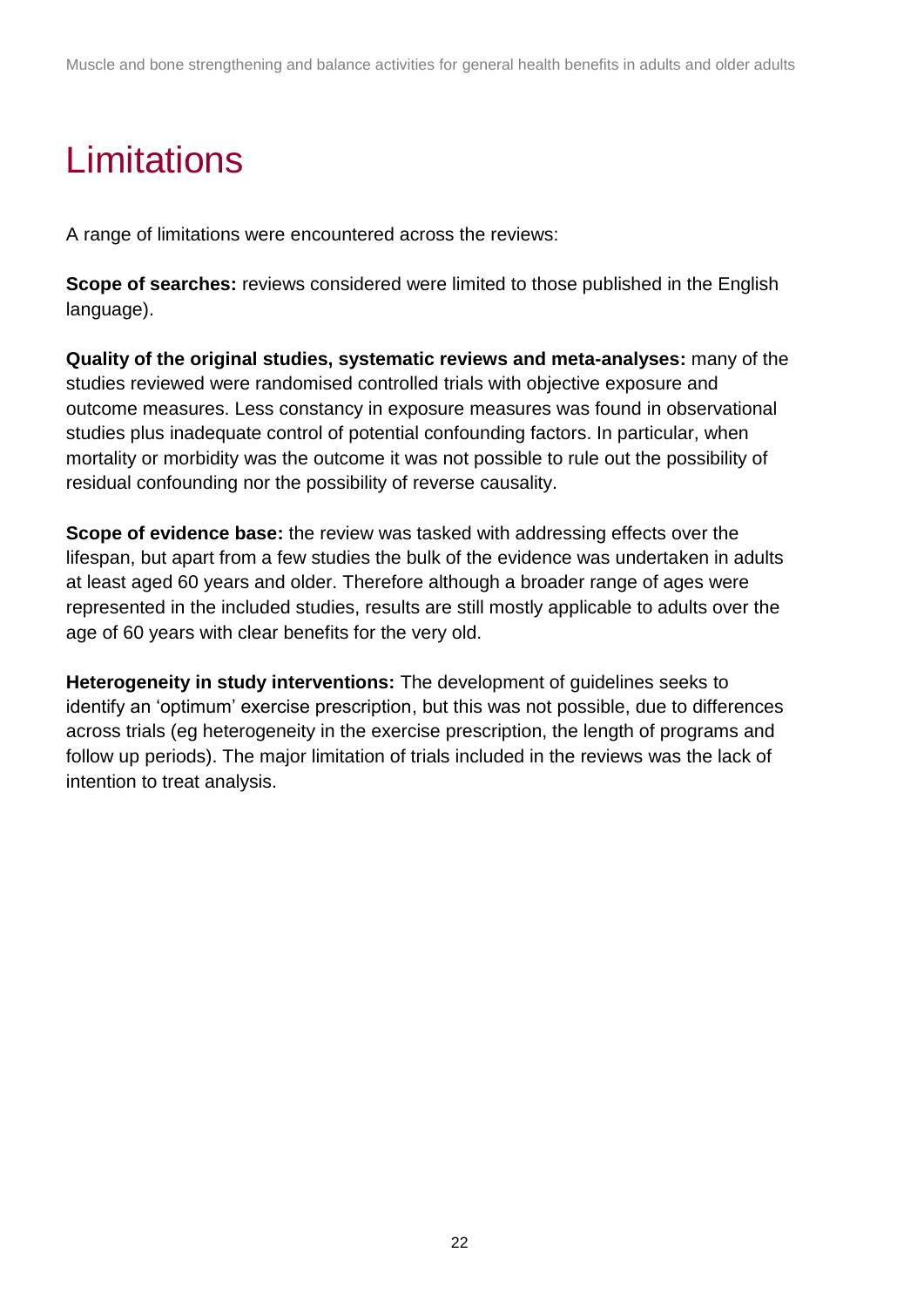# <span id="page-22-0"></span>Summary of findings

### Implications for future guidelines

This review highlights increasing evidence on strengthening and balance activities for health benefits and suggests that all adults and older adults should: undertake a programme of exercise at least twice per week that includes high intensity resistance training\*, some impact exercise (running, jumping, skipping etc.) and balance training. The specific exercises included and the volume of exercise per session should be tailored to individual fitness and physical function".

\*High intensity resistance training involves the major muscle groups, with each exercise performed with the maximum weight that can be lifted 8-12 times without losing good technique or to the point of involuntary fatigue. When 13-14 repetitions of a given exercise can be completed the load should be increased.<sup>15</sup>

Types of physical activities that contribute to improvements in muscle function, bone health and balance are shown in Table 3.

| Type of Sport,<br><b>Physical Activity or</b><br><b>Exercise</b> | Improvement in<br><b>Muscle Function</b> | <b>Improvement</b><br>in Bone Health | <b>Improvement in</b><br><b>Balance</b> |
|------------------------------------------------------------------|------------------------------------------|--------------------------------------|-----------------------------------------|
| Running                                                          | X                                        | <b>XX</b>                            | X                                       |
| <b>Resistance training</b>                                       | <b>XXX</b>                               | <b>XXX</b>                           | XX                                      |
| <b>Circuit training</b>                                          | <b>XXX</b>                               | <b>XXX</b>                           | XX                                      |
| <b>Ball Games</b>                                                | XX                                       | <b>XXX</b>                           | <b>XXX</b>                              |
| <b>Racquet Sports</b>                                            | XX                                       | <b>XXX</b>                           | <b>XXX</b>                              |
| Yoga, Tai Chi                                                    | X                                        | X                                    | $\boldsymbol{\mathsf{x}}$               |
| <b>Dance</b>                                                     | X                                        | <b>XX</b>                            | $\boldsymbol{\mathsf{x}}$               |
| <b>Walking</b>                                                   | X                                        | X                                    | $\overline{0}$                          |
| <b>Nordic Walking</b>                                            | XX                                       | <b>NK</b>                            | XX                                      |
| <b>Cycling</b>                                                   | X                                        | X                                    | X                                       |

#### **Table 3: Assessment of the positive impact of different types of sport, physical activity or exercise on muscle, bone and balance outcomes**

Key:  $xxx =$  Strong effect;  $xx =$  medium;  $x =$  low;  $0 =$  no effect; NK = not known

Source: Foster C, Armstrong M (2018) What types of physical activities are effective in developing muscle and bone strength and balance? *Journal of Frailty, Sarcopenia and Falls* 3(2):58-65.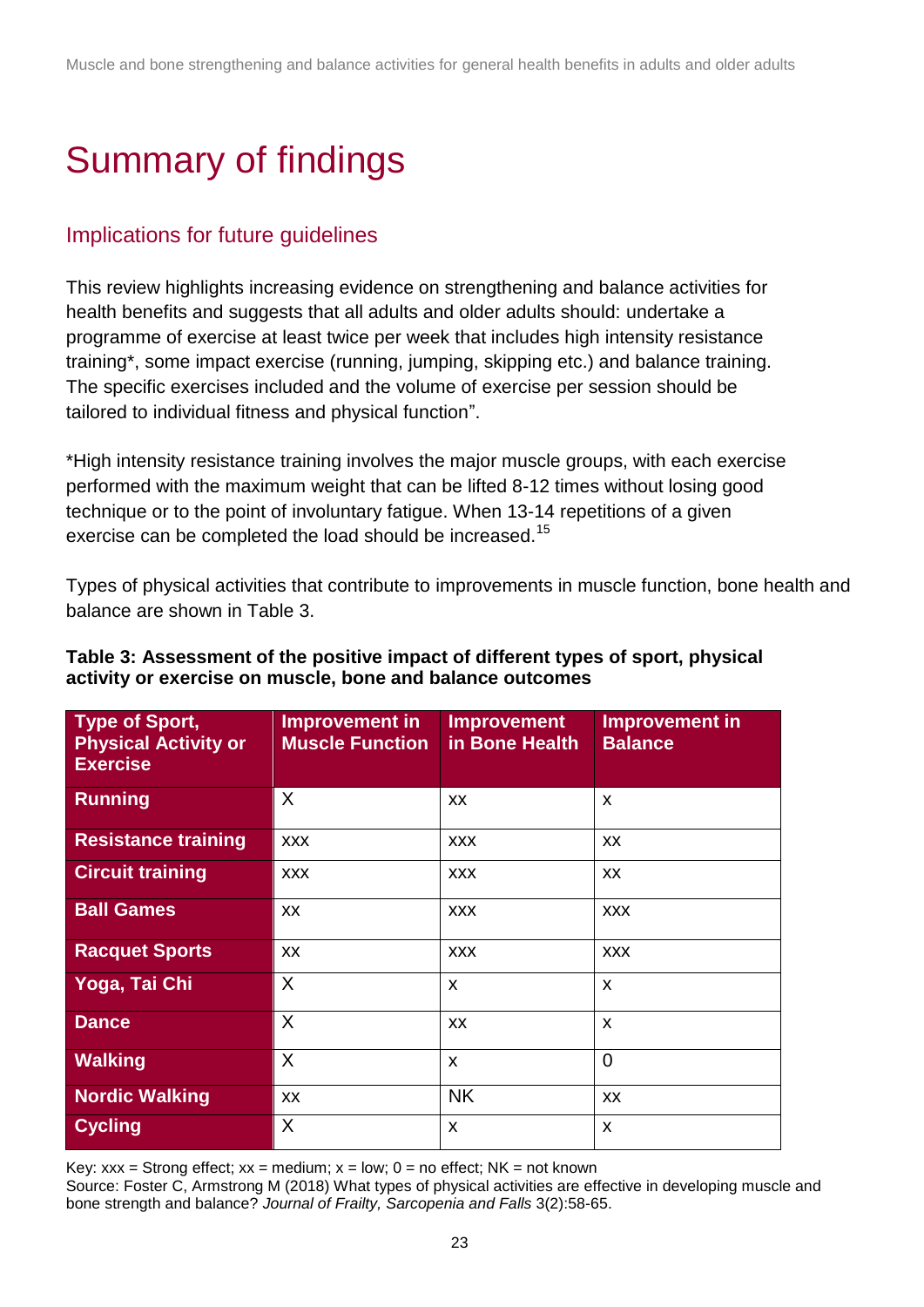Evidence suggests that it is important to initiate strength and balance activities to improve physical capacity at all ages and – in middle and older age – to reduce allcause and cardiovascular mortality.

Evidence also suggests that initiating strength and balance exercise would improve future health outcomes at specific transition points in life where there may be an increase in sedentary behaviour or loss of muscle function, including pregnancy, menopause, onset of/on diagnosis of disease, retirement, on becoming a carer or following hospitalisation.

For prevention of falls in people with a falls history and/or frailer older adults, evidence indicates that structured exercise programmes that incorporate progressive resistance training (PRT) with increasing balance challenges over time are safe and effective if performed regularly, with supervision and support, over at least six months. Some minor adverse effects (mainly transient musculoskeletal pain) have been reported.

For those with a high risk of fracture (poor balance, frailty, vertebral fractures), supervised structured exercise programmes are most appropriate.

For those in transition to frailty who have poor strength and balance, activities that are known to help maintain strength and balance (such as Tai Chi) are effective in reducing falls risk.

For the very frail older adult, supervised structured exercise that has PRT, balance training and some aerobic endurance work, supervised and progressed by a trained person are advocated.

### Barriers to undertaking MBSBA

The barriers identified in these review are not straightforward, as they are a complex mix of personal, social and environmental factors.

Themes within the evidence suggest the following main principles for developing and testing messages for individuals to support their engagement and participation in MBSBA activities:

- maintaining muscle strength is important as you age: to keep you strong, flexible, agile and independent
- aim to do some strength and balance activities twice a week. Build them into your life
- strength activities can help you feel younger, have improved energy, sleep better and look fitter
- balance activities can help reduce your risk of falling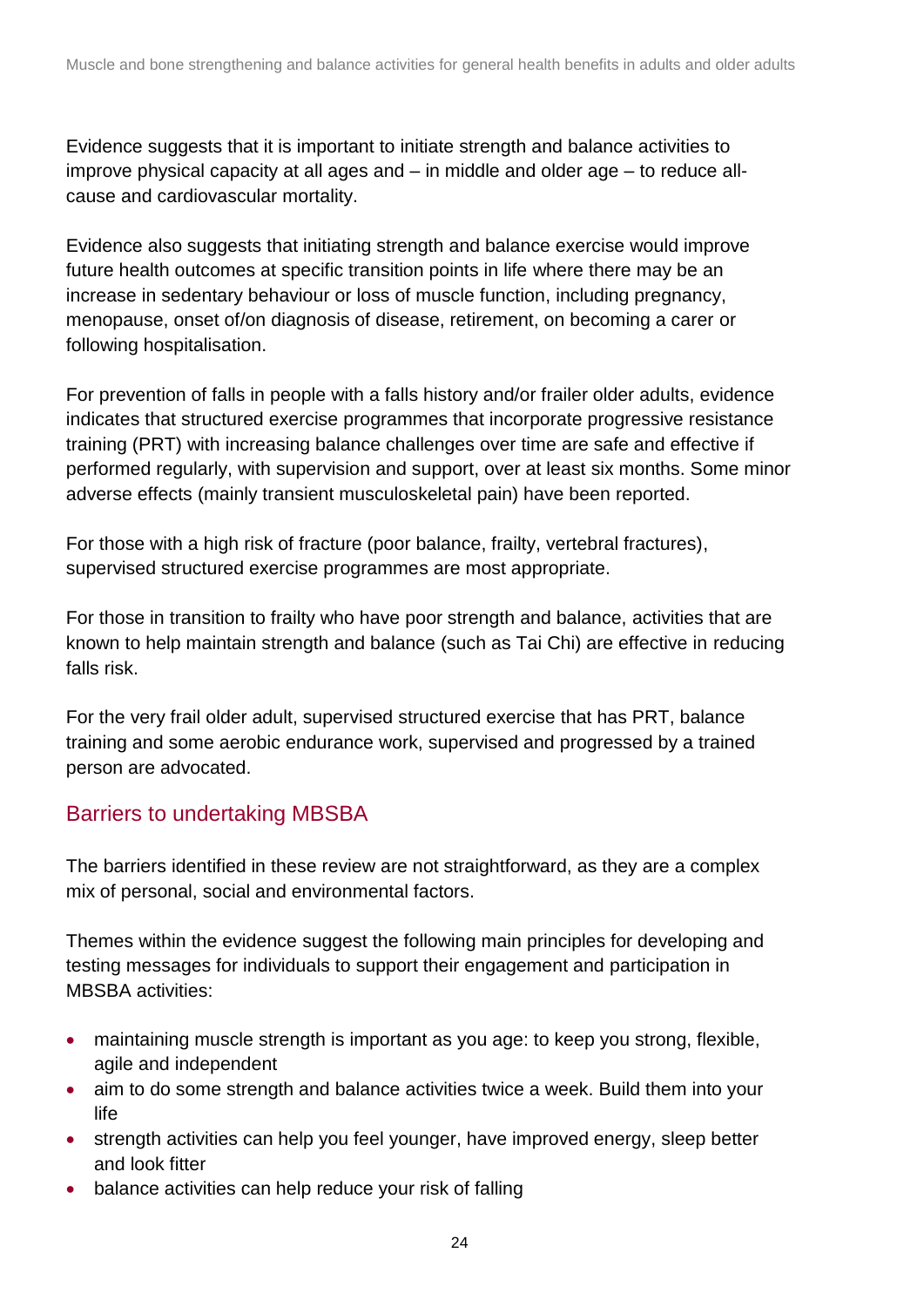- they can also make you feel better about yourself, and help you feel you have accomplished something
- exercise in groups or gyms is a great way to meet people and have fun
- you are never too old to start
- if you are an older person, and not feeling too strong, you may be at risk of a fall, which can lead to other problems (activities to build strength and balance help reduce risk of falls. Find out from a health professional if you are at risk of falling, and join a group or class to reduce your risk, meet people and have fun)

Similarly, the following main principles for developing messages to practitioners to support individuals' engagement and participation in MBSBA activities can be suggested:

- plan programmes and sessions that older people want to come to (and keep coming to)
- emphasise the benefits that older people identify for themselves
- explain and communicate the importance of strength and balance activities (especially for older people)
- be aware that many older people do not want to be categorised as such and market your programmes appropriately
- adapt the level and intensity of the programme to the needs of the participants
- for falls prevention, explain carefully the risk of falls and how strength and balance activity can reduce falls (but without necessarily labelling it as a 'falls programme')

The evidence also highlights the case for exercise providers to consider providing targeted (age-appropriate) services for older people; ensure staff are appropriately trained and have knowledge of normal changes in performance of resistance training by older people; and appropriate prescription and progression of exercise based on capability assessment and health status. Services and programmes need to be marketed by focusing on the positive attributes of strength training that have been identified as motivators by older people. This could include such factors as increasing muscle strength to improve health and physical functioning, preventing functional decline or deterioration and disability, providing a sense of belonging, feeling more alert, having better concentration and stimulating the mind.

### Measurement options for population level surveillance

Muscle strength and balance components of the physical activity recommendations are rarely measured in national surveillance systems and are not considered when calculating national prevalence estimates.

The evidence highlights that muscle strength and balance are easy to assess through direct (eg handgrip dynamometer) or indirect (eg walking speed, chair rising and the timed get up and go) assessments, and there is merit in exploring supplementing existing surveillance systems with these objective measurements.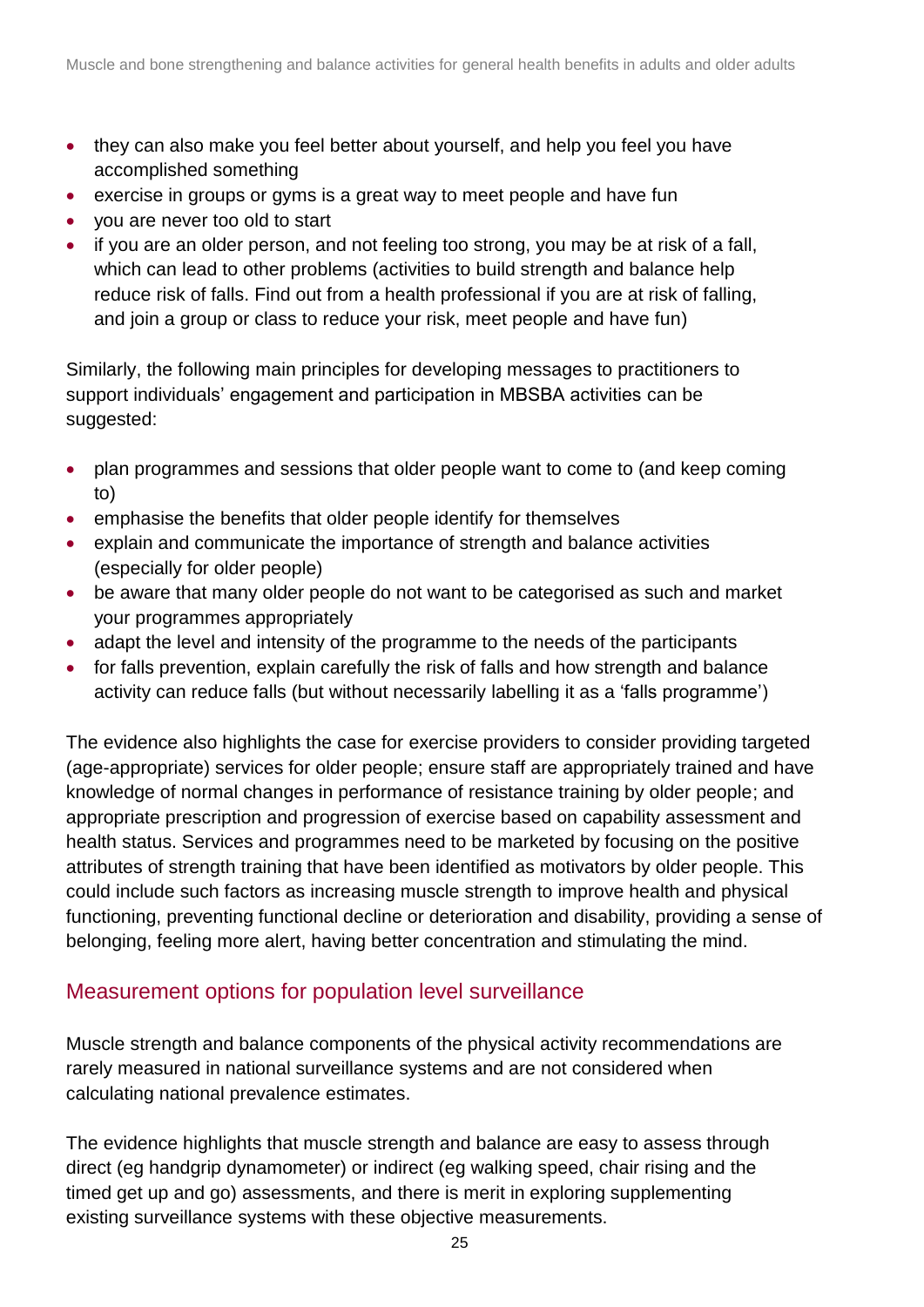# <span id="page-25-0"></span>Suggestions for action

Following consideration of the evidence by the Implementation Advisory Group, the following practical actions for implementation of the findings are proposed for the following groups:

#### The public:

- individuals need to ensure they undertake strengthening and balance activities suitable for them at least twice per week
- for those at risk of falls or fracture due to poor fitness or physical function, supervised structured exercise is recommended
- specific consideration of and undertaking strengthening and balance activities is important at key transition points in life: pregnancy, menopause, onset of/on diagnosis of disease, retirement, on becoming a carer or following hospitalisation

#### Practitioners:

- service providers and health professionals should recognise and develop approaches that address barriers to MBSBA, with materials and resources developed to help practitioners feel confident they can tailor MBSBA activities within existing services
- organisations for health professionals (eg royal colleges) and exercise professionals should present the benefits and risks of MBSBA to their members and users via curriculum, training, resources and materials that support their professional practice and confidence

### Policy makers:

- health and social care commissioners should recognise and value the health, social and economic benefits and outcomes of MBSBA and that for some specific populations, promotion of MBSBA would be a better option than promoting only aerobic activities
- commissioners are encouraged to support the implementation of the [Falls and](https://www.gov.uk/government/publications/falls-and-fractures-consensus-statement)  [Fractures Consensus Statement,](https://www.gov.uk/government/publications/falls-and-fractures-consensus-statement) but also recognise the vital role MBSBA plays across all populations and its positive contribution to social care and mental health services
- the evidence supports future physical activity guidelines giving equal weighting to MBSBA. Associated public messages need to be clear, action-orientated (ie how much and what types of activities contribute) and tailored to current levels of physical activity and capability; they should also be tested and developed for different segments of the population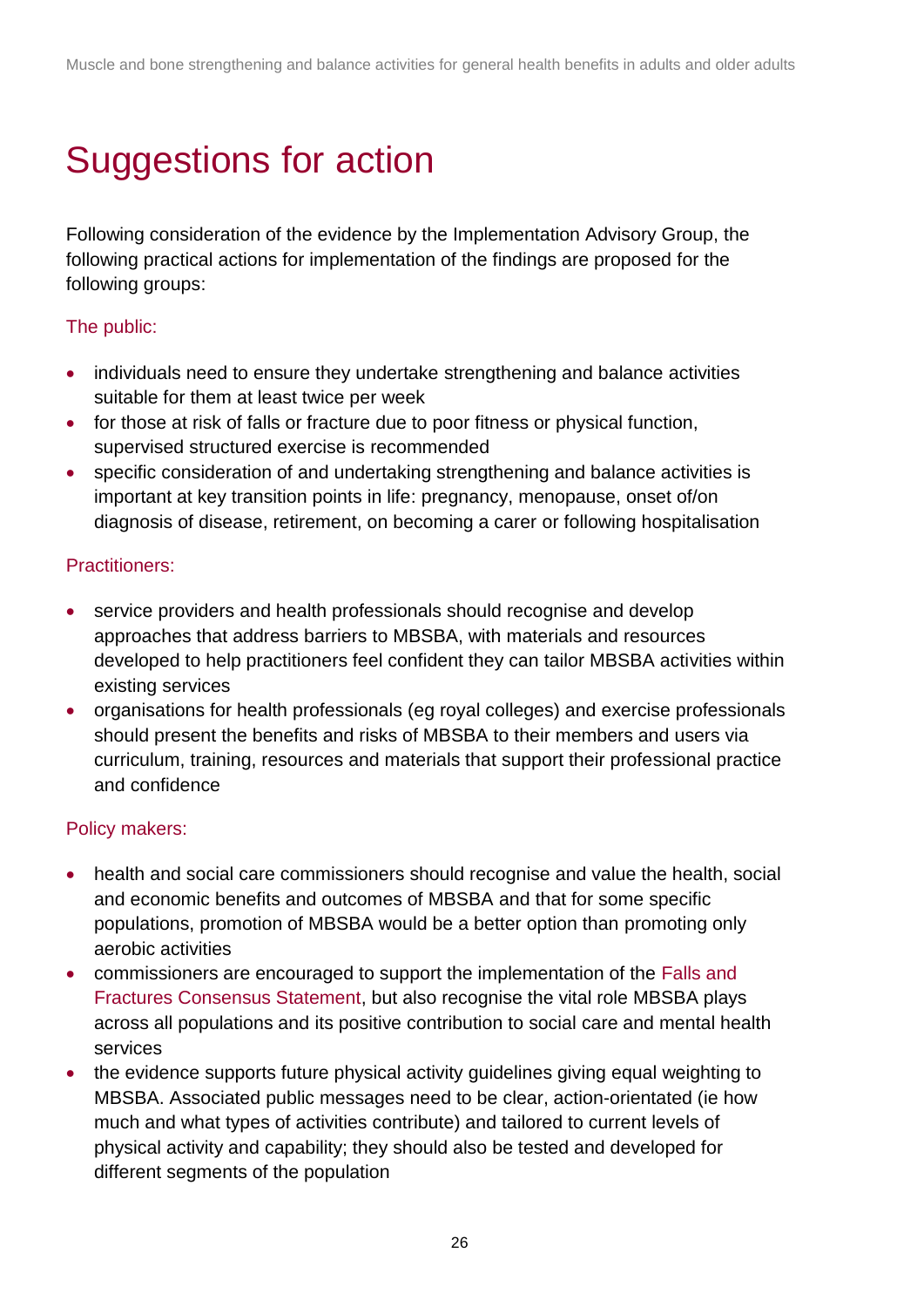- a strategy should be developed for capacity building and service delivery to support professional bodies and their members that includes referral routes, key performance indicators, cost benefit tools, and specific muscle strength and balance related training
- <span id="page-26-0"></span>• the potential of direct and indirect objective measurements (functional assessment and accelerometry) to supplement existing surveillance systems should be explored, at both national and local levels (eg the Active Lives Survey)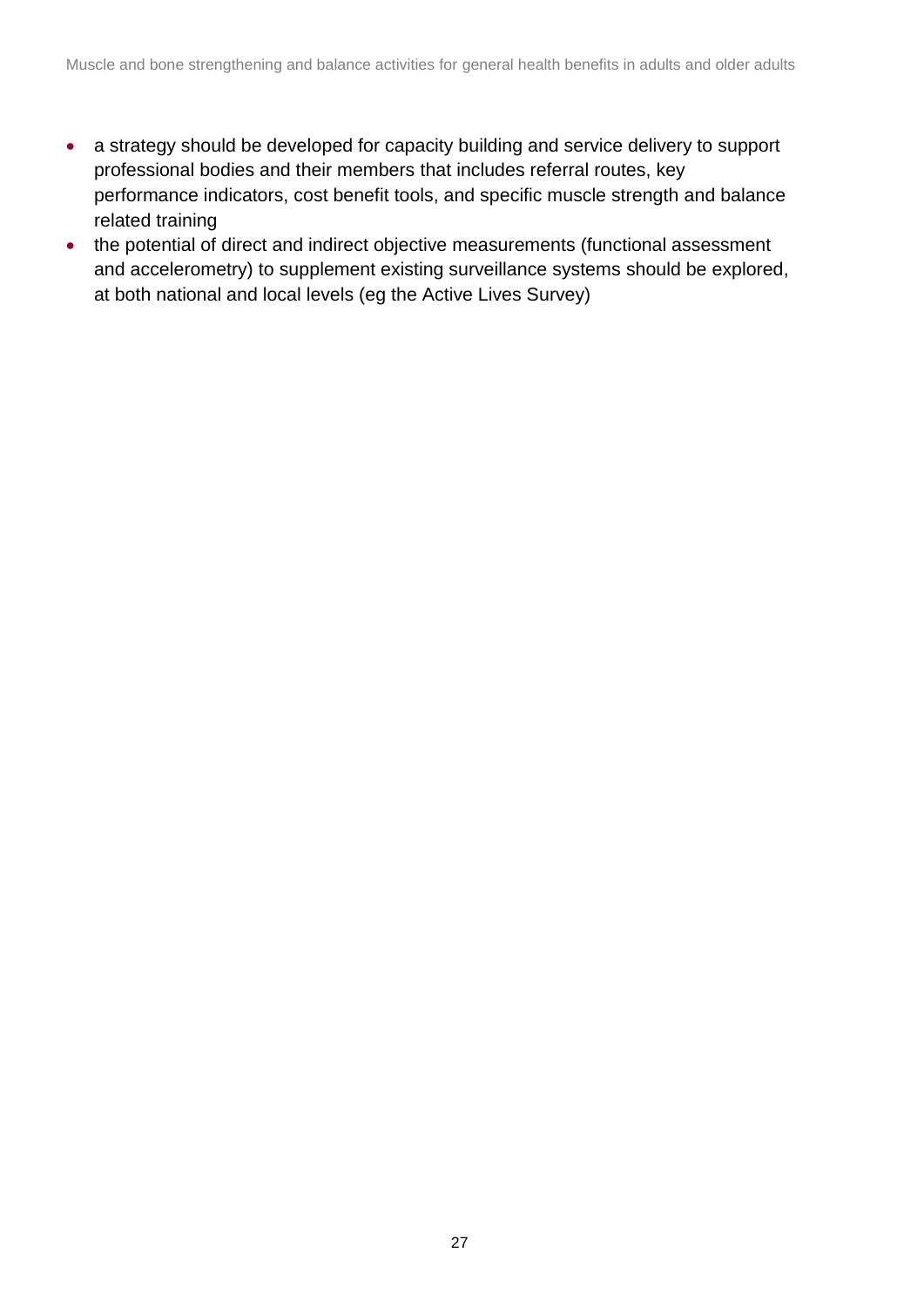# **Conclusions**

From the reviews of evidence by a working group advised by a UK Chief Medical Officers' (CMOs) Expert Committee for muscle strength, bone health and balance on the health impacts of MBSBA on health outcomes, there is a consistent body of evidence to support the inclusion of MBSBA activities across the whole life course to improve bone health and physical capacity at any age, and - in middle and older age – to reduce all-cause and cardiovascular mortality. Furthermore this evidence suggests that MBSBA would improve future health outcomes at specific transition points in life where there may be an increase in sedentary behaviour or loss of muscle function, including pregnancy, menopause, onset of/on diagnosis of disease, retirement, on becoming a carer or following hospitalisation.

There is a need to tailor the correct types of MBSBA to each individual's experience, fitness and functional ability. This will demand resources in the dissemination of guidance to practitioners and the public to gain awareness and traction. Implementation across practice, service provision, commissioning, policy and surveillance will require resources, commitment and leadership from national and local stakeholders and will require a dedicated new strategy and delivery plan. Otherwise MBSBA guidelines will remain forgotten.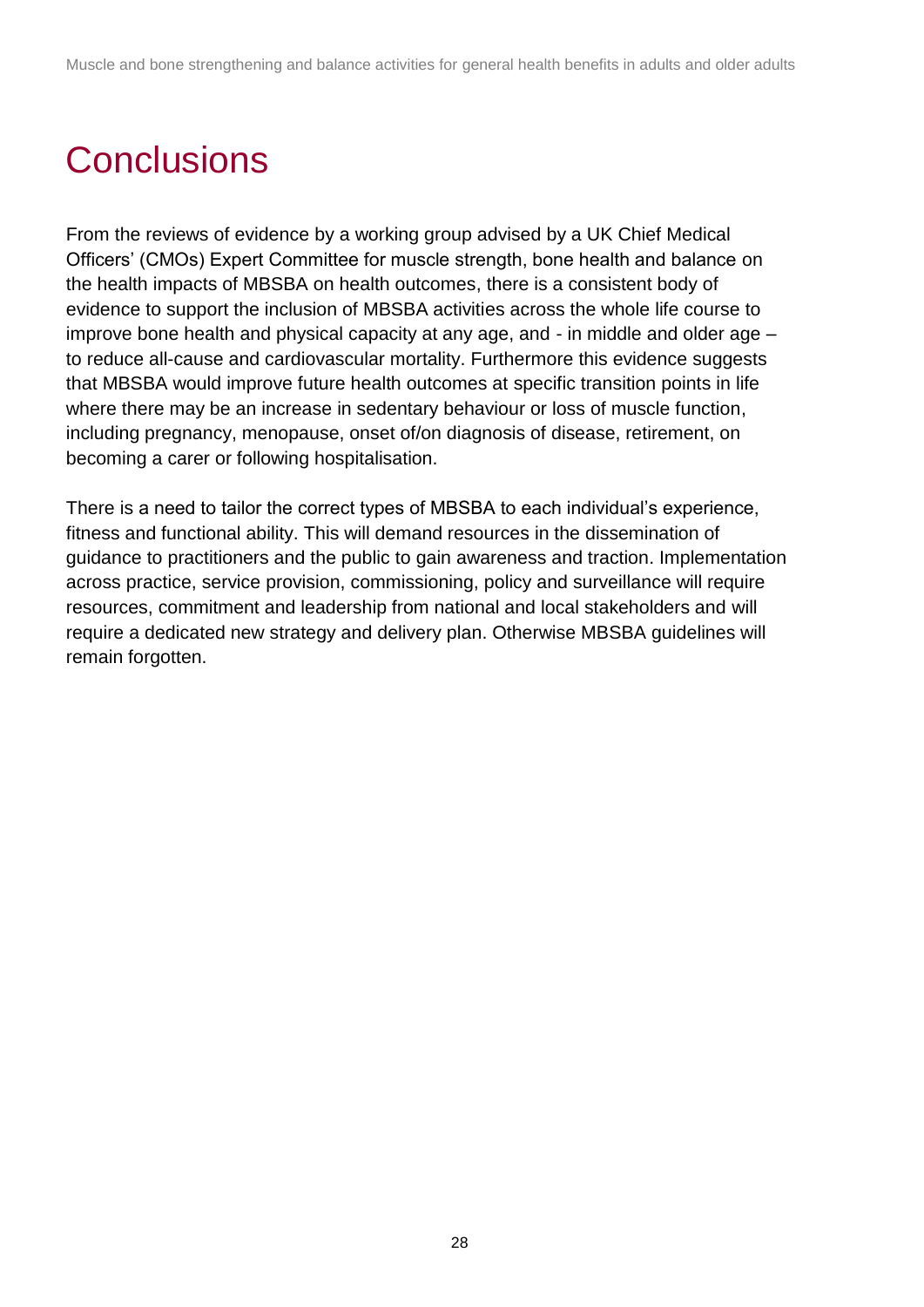# <span id="page-28-0"></span>**References**

- 1. Department of Health (2011) Start Active, Stay Active: A report on physical activity from the four home countries' Chief Medical Officers. London.
- 2. HMG (2015) Sporting Future: A new strategy for an active nation. Cabinet Office: London.
- 3. Strain T, Fitzsimons C, Kelly P, Mutrie N (2016) The forgotten guidelines: cross-sectional analysis of participation in muscle strengthening and balance & co-ordination activities by adults and older adults in Scotland. *BMC Public Health* 16:1108.
- 4. Health and Social Care Information Centre (2013) Health Survey for England, 2012 [Internet]. Leeds, UK; Available from:<http://www.hscic.gov.uk/catalogue/PUB13218>
- 5. Rowe, NF (2009) The Active People Survey: a catalyst for transforming evidence-based sport policy in England. *International journal of sport policy* 1(1): 89–98.
- 6. Garber CE, Blissmer B, Deschenes MR, Franklin BA, Lamonte MJ, Lee IM., et al (2011) American college of sports medicine position stand. Quantity and quality of exercise for developing and maintaining cardiorespiratory, musculoskeletal, and neuromotor fitness in apparently healthy adults: guidance for prescribing exercise. *Med Sci Sports Exerc* 43:1334–1359; 2011 g.
- 7. Kokko S, Oja P, Foster C, Koski P, Laalo-Häikiö E, Savola J (Eds) (2011) Sports Club for Health. Guidelines for health-oriented sports activities in a club setting. Finnish Sport for All Association: Nurmijärvi.
- 8. Hillsdon M, Foster C. What are the health benefits of muscle and bone strengthening and balance activities across life stages and specific health outcomes? *Journal of Frailty, Sarcopenia and Falls* 3(2):66-74 [http://www.jfsf.eu/Article.php?AID=v03i02\\_066](http://www.jfsf.eu/Article.php?AID=v03i02_066)
- 9. Foster C, Armstrong M (2018) What types of physical activities are effective in developing muscle and bone strength and balance? *Journal of Frailty, Sarcopenia and Falls* 3(2):58-65. [http://www.jfsf.eu/Article.php?AID=v03i02\\_058](http://www.jfsf.eu/Article.php?AID=v03i02_058)
- 10.Skelton DA, Mavroeidi A (2018) How do muscle and bone strengthening and balance activities (MBSBA) vary across the life course and are there particular ages where MBSBA are important? *Journal of Frailty, Sarcopenia and Falls* 3(2): 74-84 [http://www.jfsf.eu/Article.php?AID=v03i02\\_074](http://www.jfsf.eu/Article.php?AID=v03i02_074)
- 11.Skelton DA, Mavroeidi A (2018) Which strength and balance activities are safe and efficacious for individuals with specific challenges (Osteoporosis, Vertebral Fractures, Frailty, Dementia)? : A Narrative Review. *Journal of Frailty, Sarcopenia and Falls* 3(2): 85- 104 [http://www.jfsf.eu/Article.php?AID=v03i02\\_085](http://www.jfsf.eu/Article.php?AID=v03i02_085)
- 12.Skelton DA (2001) Effects of physical activity on postural stability. *Age Ageing* 30(4):33-9.
- 13.Cavill N, Foster C (2018) Enablers and barriers to older people's participation in strength and balance activities: A review of reviews. *Journal of Frailty, Sarcopenia and Falls* 3(2): 105-113. [http://www.jfsf.eu/Article.php?AID=v03i02\\_105](http://www.jfsf.eu/Article.php?AID=v03i02_105)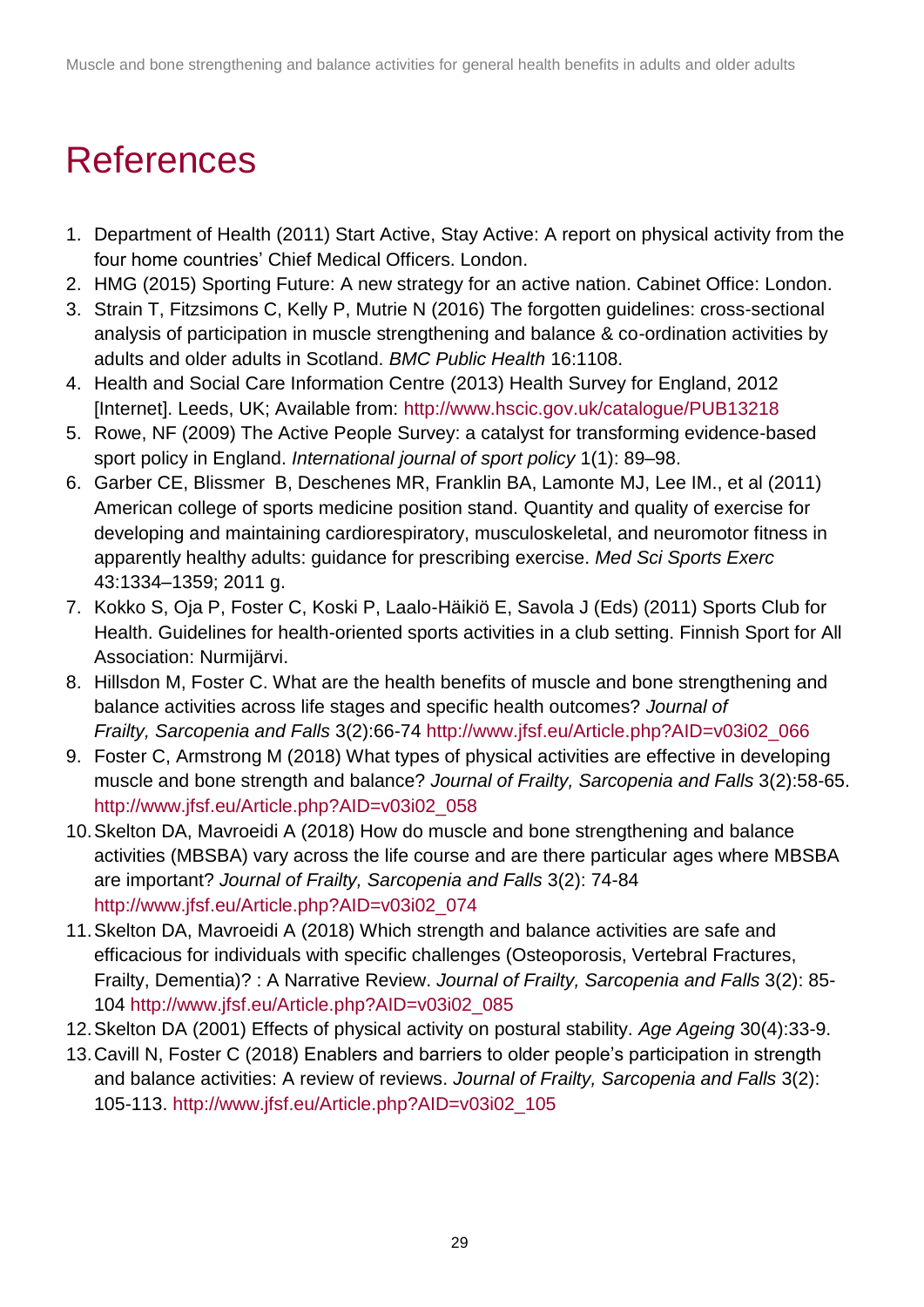- 14.Milton K, Varela AR, Straibn T, Cavill N, Foster C (2018) A review of global surveillance on the muscle strengthening and balance elements of physical activity recommendations. *Journal of Frailty, Sarcopenia and Falls* 3(2): 114-124. [http://www.jfsf.eu/Article.php?AID=v03i02\\_114](http://www.jfsf.eu/Article.php?AID=v03i02_114)
- 15.American College of Sport Medicine (2009) Progression models in resistance training for healthy adults. *Medicine & Science in Sports and Exercise* 41(3): 687-708